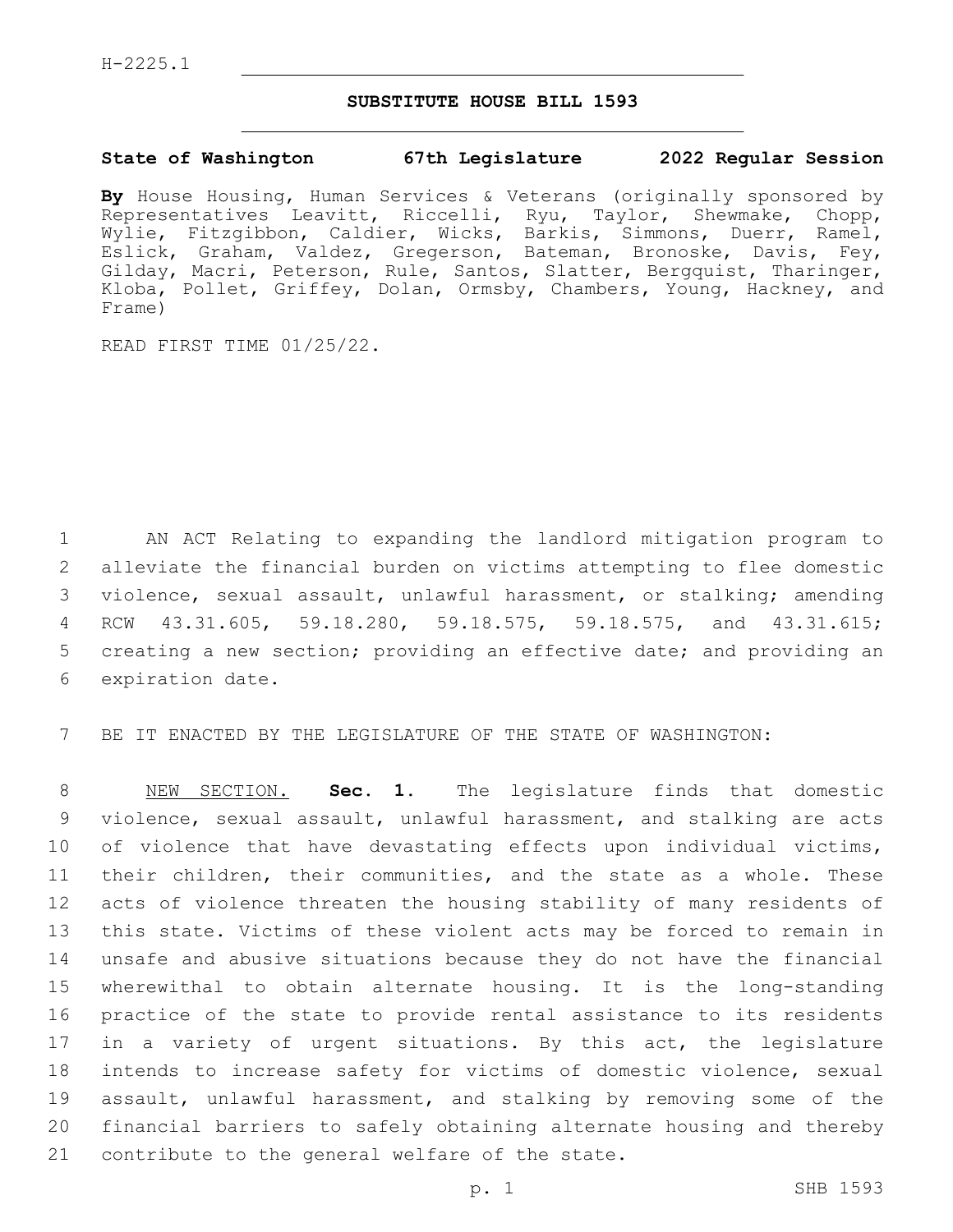**Sec. 2.** RCW 43.31.605 and 2021 c 115 s 5 are each amended to 2 read as follows:

3 (1)( $(\overline{a})$ ) Subject to the availability of funds for this purpose, the landlord mitigation program is created and administered by the department. The department shall have such rule-making authority as the department deems necessary to administer the program.

 (((b) The following types of claims related to landlord mitigation for)) The following types of claims related to landlord mitigation are eligible for reimbursement from the landlord 10 mitigation program account:

 (a) Claims relating to renting private market rental units to 12 low-income tenants using a housing subsidy program ((are eligible for 13 reimbursement from the landlord mitigation program account)) for:

 (i) Up to one thousand dollars for improvements identified in RCW 59.18.255(1)(a). In order to be eligible for reimbursement under this 16 subsection  $(1)$   $((+b))$   $(a)$   $(i)$ , the landlord must pay for the first five hundred dollars for improvements, and rent to the tenant whose housing subsidy program was conditioned on the real property passing 19 inspection. Reimbursement under this subsection  $(1)$   $((+b))$   $(a)$   $(i)$  may also include up to fourteen days of lost rental income from the date of offer of housing to the applicant whose housing subsidy program was conditioned on the real property passing inspection until move in 23 by that applicant;

 (ii) Reimbursement for damages as reflected in a judgment obtained against the tenant through either an unlawful detainer proceeding, or through a civil action in a court of competent 27 jurisdiction after a hearing;

 (iii) Reimbursement for damages established pursuant to 29 subsection (2) of this section; and

 (iv) Reimbursement for unpaid rent and unpaid utilities, provided that the landlord can evidence it to the department's satisfaction.

 (( $\left(\frac{1}{10}\right)$ ) (b) Claims related to landlord mitigation for an unpaid judgment for rent, unpaid judgments resulting from the tenant's failure to comply with an installment payment agreement identified in RCW 59.18.610, late fees, attorneys' fees, and costs after a court order pursuant to RCW 59.18.410(3), including any unpaid portion of the judgment after the tenant defaults on the payment plan pursuant to RCW 59.18.410(3)(c), are eligible for reimbursement from the landlord mitigation program account and are exempt from any postjudgment interest required under RCW 4.56.110. Any claim for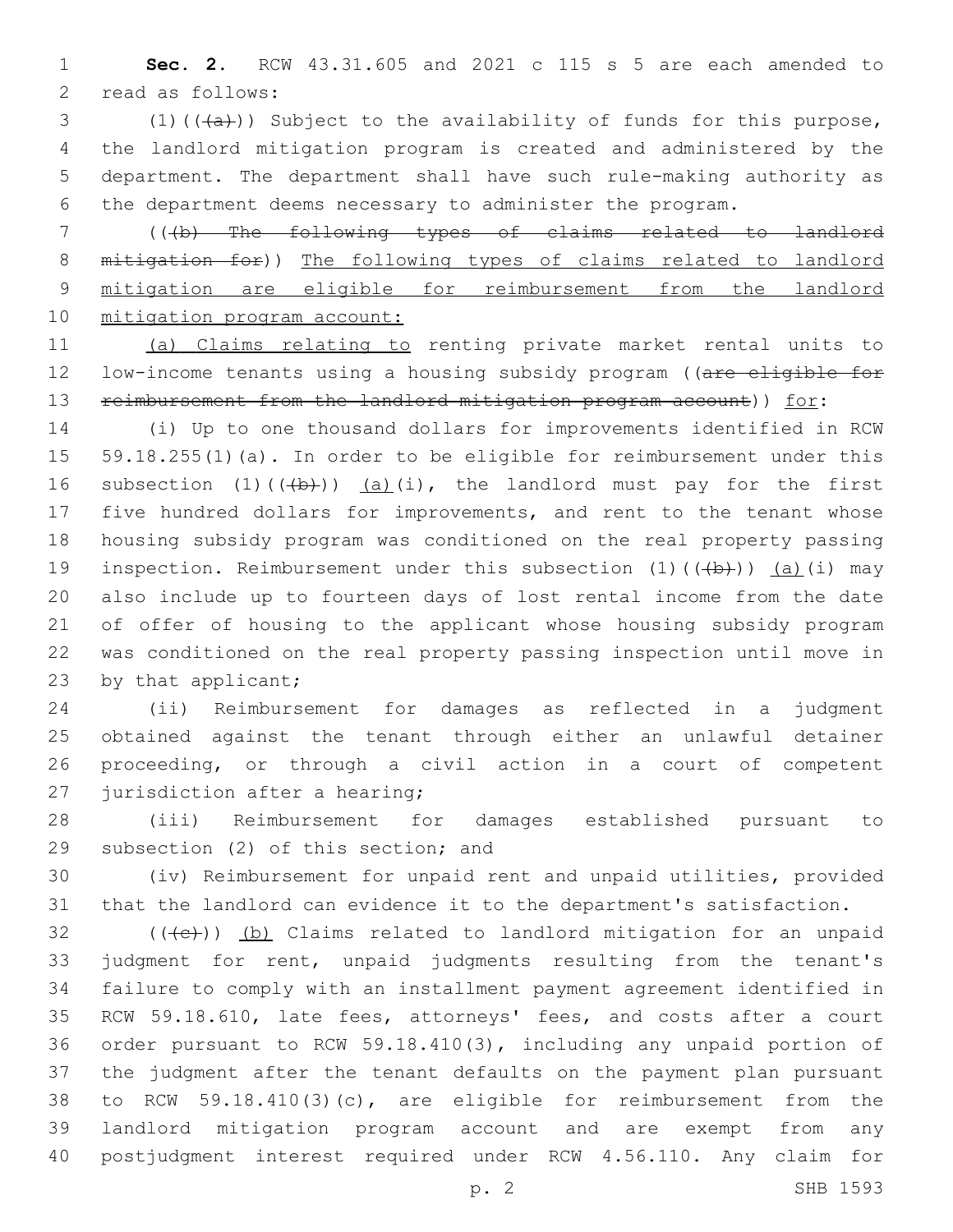reimbursement made pursuant to RCW 59.18.410(3)(e)(ii) must be accompanied by a court order staying the writ of restitution pursuant to RCW 59.18.410(3). Any claim for reimbursement under this 4 subsection  $(1)$   $((e+))$   $(b)$  is not an entitlement.

 (i) The department shall provide for a form on its website for tenants and landlords to apply for reimbursement funds for the 7 landlord pursuant to this subsection  $(1)$   $((+e+))$  (b).

 (ii) The form must include: (A) Space for the landlord and tenant to provide names, mailing addresses, phone numbers, date of birth for the tenant, and any other identifying information necessary for the department to process payment; (B) the landlord's statewide vendor identification number and how to obtain one; (C) name and address to whom payment must be made; (D) the amount of the judgment with instructions to include any other supporting documentation the department may need to process payment; (E) instructions for how the 16 tenant is to reimburse the department under  $((+e))$  (b)(iii) of this subsection; (F) a description of the consequences if the tenant does not reimburse the department as provided in this subsection (1)  $((+e))$   $(b)$ ; (G) a signature line for the landlord and tenant to confirm that they have read and understood the contents of the form and program; and (H) any other information necessary for the operation of the program. If the tenant has not signed the form after the landlord has made good faith efforts to obtain the tenant's signature, the landlord may solely submit the form but must attest to the amount of money owed and sign the form under penalty of perjury.

 (iii) When a landlord has been reimbursed pursuant to this 27 subsection  $(1)$   $((e+))$   $(b)$ , the tenant for whom payment was made shall reimburse the department by depositing the amount disbursed from the landlord mitigation program account into the court registry of the superior court in which the judgment was entered. The tenant or other interested party may seek an ex parte order of the court under the unlawful detainer action to order such funds to be disbursed by the court. Upon entry of the order, the court clerk shall disburse the funds and include a case number with any payment issued to the department. If directed by the court, a clerk shall issue any payments made by a tenant to the department without further court 37 order.

 (iv) The department may deny an application made by a tenant who has failed to reimburse the department for prior payments issued 40 pursuant to this subsection  $(1)$   $((e+))$   $(b)$ .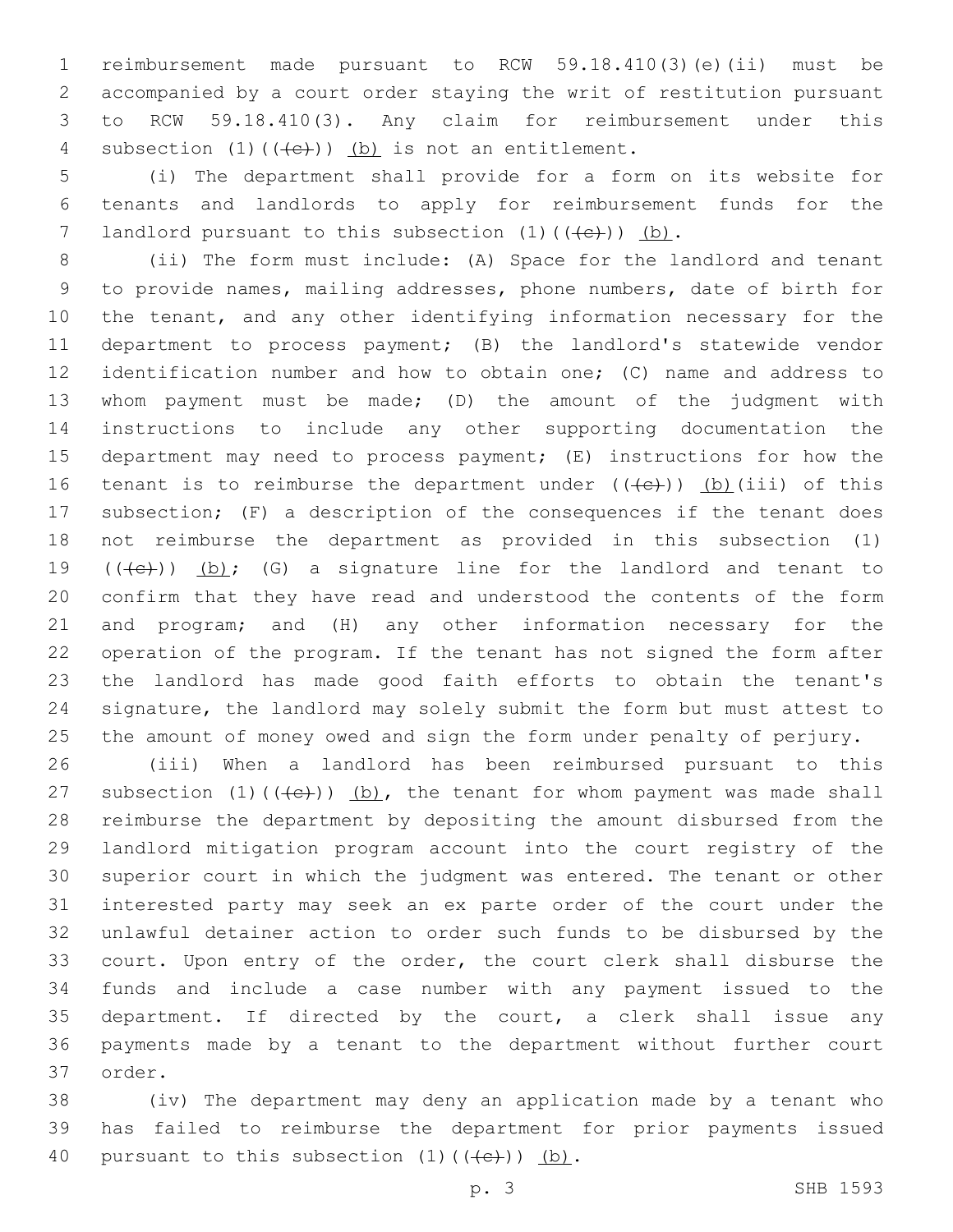(v) With any disbursement from the account to the landlord, the department shall notify the tenant at the address provided within the application that a disbursement has been made to the landlord on the tenant's behalf and that failure to reimburse the account for the payment through the court registry may result in a denial of a future 6 application to the account pursuant to this subsection  $(1)$  ( $(\leftarrow\leftarrow\leftarrow)$ ) (b). The department may include any other additional information about how to reimburse the account it deems necessary to fully inform 9 the tenant.

 (vi) The department's duties with respect to obtaining reimbursement from the tenant to the account are limited to those 12 specified within this subsection  $(1)$   $((e+))$   $(b)$ .

 (vii) If at any time funds do not exist in the landlord mitigation program account to reimburse claims submitted under this 15 subsection  $(1)$   $((e+))$   $(b)$ , the department must create and maintain a waitlist and distribute funds in the order the claims are received pursuant to subsection (6) of this section. Payment of any claims on the waitlist shall be made only from the landlord mitigation program account. The department shall not be civilly or criminally liable and may not have any penalty or cause of action of any nature arise against it regarding the provision or lack of provision of funds for 22 reimbursement.

 ( $(\overline{d})$ ) (c)(i) Claims related to ((<del>landlord mitigation</del>)) unpaid 24 rent for:

 (A) Up to \$15,000 in unpaid rent that accrued between March 1, 2020, and six months following the expiration of the eviction moratorium and the tenant being low-income, limited resourced or experiencing hardship, voluntarily vacated or abandoned the tenancy; 29 or

 (B) Up to \$15,000 in remaining unpaid rent if a tenant defaults on a repayment plan entered into under RCW 59.18.630 are eligible for reimbursement from the landlord mitigation program account subject to the program requirements under this section, provided the tenancy has 34 not been terminated at the time of reimbursement.

 (ii) A landlord is ineligible for reimbursement under this 36 subsection  $(1)$   $((\overline{d}))$   $(c)$  where the tenant vacated the tenancy because of an unlawful detainer action under RCW 59.12.030(3).

 (iii) A landlord in receipt of reimbursement from the program 39 pursuant to this subsection  $(1)$   $((\{d\})$   $)(c)$  is prohibited from: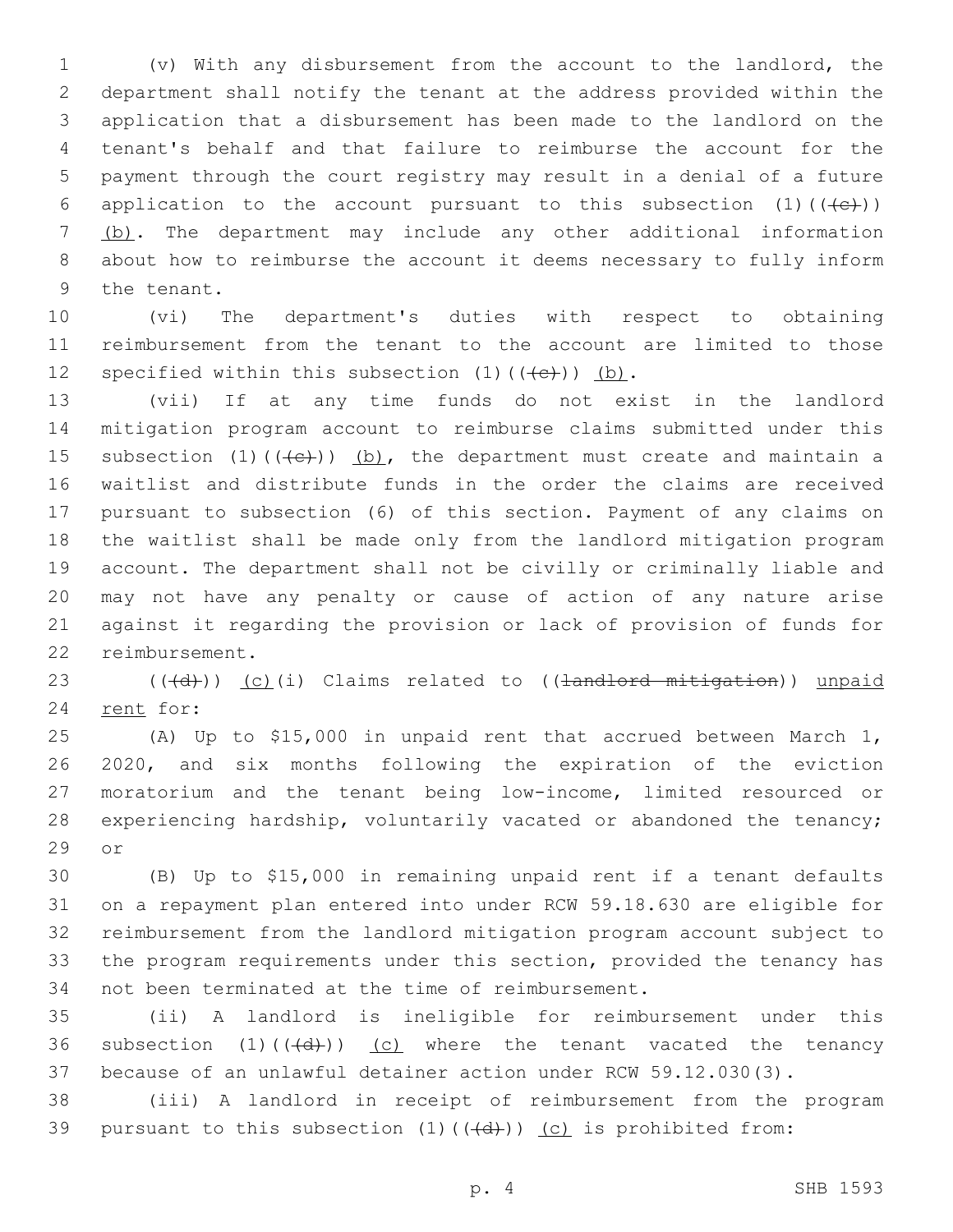(A) Taking legal action against the tenant for damages or any remaining unpaid rent accrued between March 1, 2020, and six months following the expiration of the eviction moratorium attributable to 4 the same tenancy; or

 (B) Pursuing collection, or authorizing another entity to pursue collection on the landlord's behalf, of a judgment against the tenant for damages or any remaining unpaid rent accrued between March 1, 2020, and six months following the expiration of the eviction 9 moratorium attributable to the same tenancy.

 (d)(i) Claims, up to \$5,000, related to landlord mitigation for damages to rental property when:

 (A) A tenant has terminated a rental agreement pursuant to RCW 59.18.575;

 (B) The property has sustained damage beyond wear resulting from 15 ordinary use of the premises;

16 (C) The landlord has, within the time limits specified in RCW 17 59.18.280, provided the tenant with a full and specific statement;

 (D) The landlord has, rather than retaining any of the damage 19 deposit, returned the full damage deposit to the tenant; and

 (E) The landlord has agreed not to proceed against the tenant to 21 recover the balance owed.

 (ii) Any claim for reimbursement under this subsection (1)(d) is not an entitlement.

 (iii) If at any time funds do not exist in the landlord mitigation program account to reimburse claims submitted under this subsection (1)(d), the department must create and maintain a waitlist and distribute funds in the order the claims are received pursuant to subsection (6) of this section. Payment of any claims on the waitlist shall be made only from the landlord mitigation program account. The department is not civilly or criminally liable and may not have any penalty or cause of action of any nature arise against it regarding the provision or lack of provision of funds for reimbursement.

 (iv) The department shall provide for a form on its website for landlords to apply for reimbursement funds for the landlord pursuant 35 to this subsection (1)(d).

 (v) The department shall provide for the confidentiality of tenants' personal information and shall have such rule-making authority as is necessary to protect the personal information of 39 tenants under this subsection (1)(d).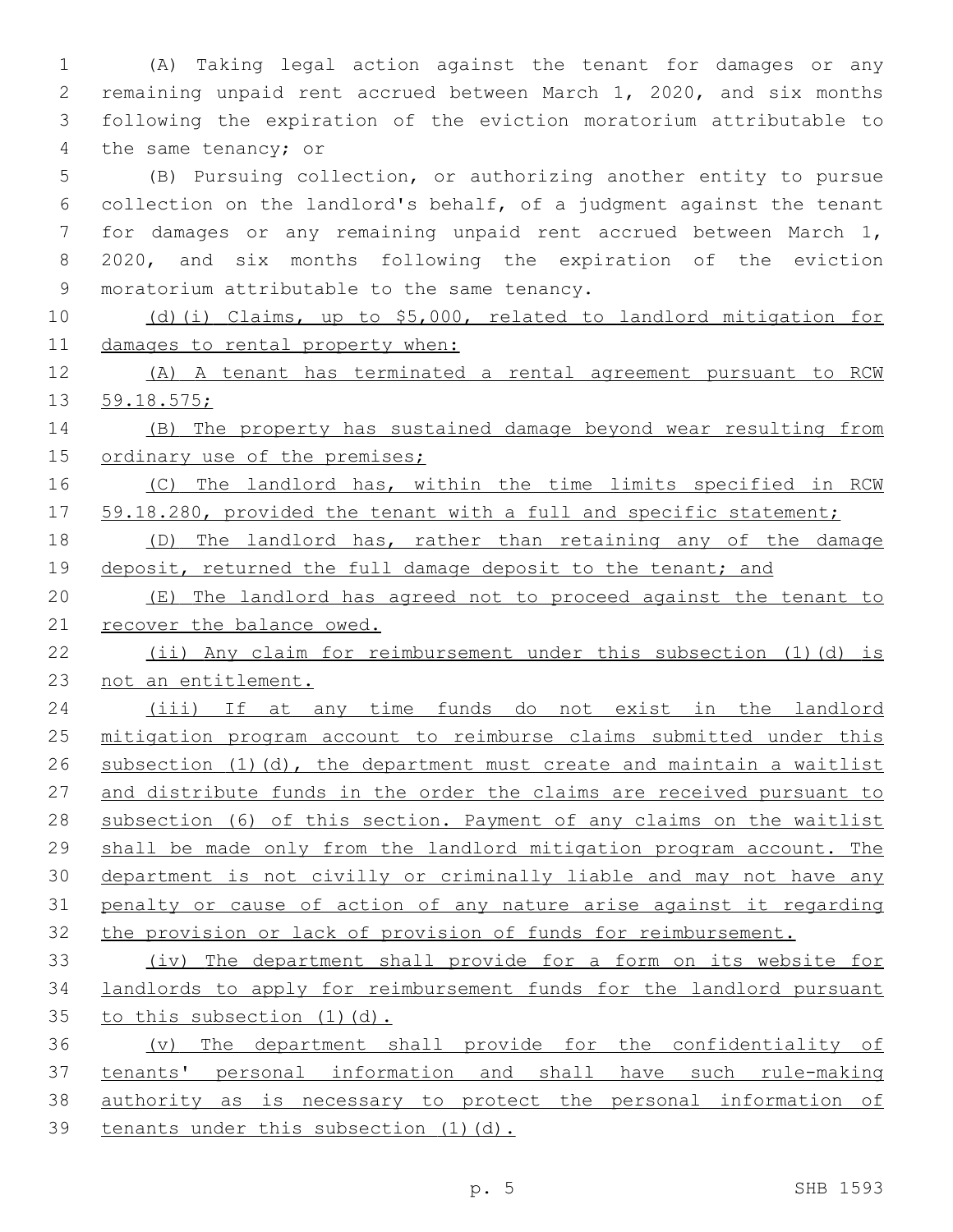1 (2) In order for a claim under subsection  $(1)$   $((+b))$   $(a)$  (iii) or 2 (d) of this section to be eligible for reimbursement from the landlord mitigation program account, a landlord must:

 (a) Have ensured that the rental property was inspected at the commencement of the tenancy by both the tenant and the landlord or landlord's agent and that a detailed written move-in property inspection report, as required in RCW 59.18.260, was prepared and 8 signed by both the tenant and the landlord or landlord's agent;

 (b) Make repairs and then apply for reimbursement to the 10 department;

 (c) Submit a claim on a form to be determined by the department, 12 signed under penalty of perjury; and

 (d) Submit to the department copies of the move-in property inspection report specified in (a) of this subsection and supporting materials including, but not limited to, before repair and after repair photographs, videos, copies of repair receipts for labor and materials, and such other documentation or information as the 18 department may request.

 (3)(a) The department shall make reasonable efforts to review a claim within ten business days from the date it received properly submitted and complete claims to the satisfaction of the department.

22 (b) In reviewing a claim pursuant to subsection  $(1)$   $((+b))$   $(a)$  of this section, and determining eligibility for reimbursement, the department must receive documentation, acceptable to the department in its sole discretion, that the claim involves a private market rental unit rented to a low-income tenant who is using a housing 27 subsidy program.

 (c) In reviewing a claim pursuant to subsection (1)(d)(i) of this section, and determining eligibility for reimbursement, the 30 department must receive documentation, acceptable to the department 31 in its sole discretion, that the claim involves a tenancy that was terminated pursuant to RCW 59.18.575 and that all of the requirements 33 of subsection (1)(d)(i) of this section have been met.

34 (4) Claims pursuant to subsection  $(1)$   $((+b))$   $(a)$  of this section related to a tenancy must total at least five hundred dollars in order for a claim to be eligible for reimbursement from the program. While claims or damages may exceed five thousand dollars, total reimbursement from the program may not exceed five thousand dollars 39 per tenancy.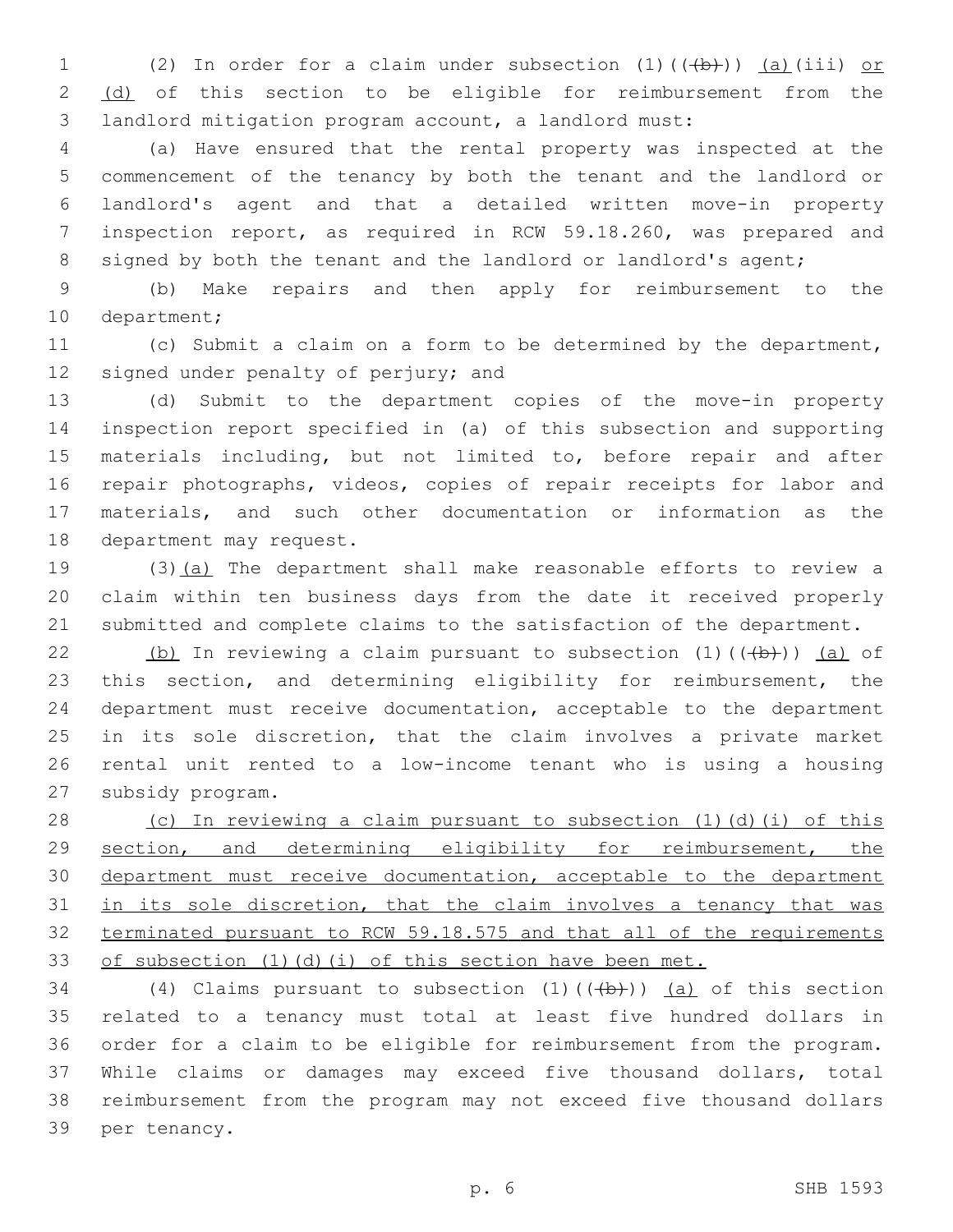(5) Damages, beyond wear and tear, that are eligible for reimbursement include, but are not limited to: Interior wall gouges and holes; damage to doors and cabinets, including hardware; carpet stains or burns; cracked tiles or hard surfaces; broken windows; damage to household fixtures such as disposal, toilet, sink, sink handle, ceiling fan, and lighting. Other property damages beyond normal wear and tear may also be eligible for reimbursement at the 8 department's discretion.

 (6) All reimbursements for eligible claims shall be made on a first-come, first-served basis, to the extent of available funds. The department shall use best efforts to notify the tenant of the amount 12 and the reasons for any reimbursements made.

 (7) The department, in its sole discretion, may inspect the property and the landlord's records related to a claim, including the use of a third-party inspector as needed to investigate fraud, to assist in making its claim review and determination of eligibility.

 (8) A landlord in receipt of reimbursement from the program 18 pursuant to subsection  $(1)$   $((+b))$   $(a)$  or  $(d)$  of this section is 19 prohibited from:

 (a) Taking legal action against the tenant for damages 21 attributable to the same tenancy; or

 (b) Pursuing collection, or authorizing another entity to pursue collection on the landlord's behalf, of a judgment against the tenant 24 for damages attributable to the same tenancy.

25 (9) A landlord denied reimbursement under subsection  $(1)$  ( $(\overline{(+b)})$ ) 26 (a)(iii) of this section may seek to obtain a judgment from a court 27 of competent jurisdiction and, if successful, may resubmit a claim for damages supported by the judgment, along with a certified copy of the judgment. The department may reimburse the landlord for that portion of such judgment that is based on damages reimbursable under the landlord mitigation program, subject to the limitations set forth 32 in this section.

 (10) Determinations regarding reimbursements shall be made by the 34 department in its sole discretion.

 (11) The department must establish a website that advertises the landlord mitigation program, the availability of reimbursement from the landlord mitigation program account, and maintains or links to the agency rules and policies established pursuant to this section.

 (12) Neither the state, the department, or persons acting on behalf of the department, while acting within the scope of their

p. 7 SHB 1593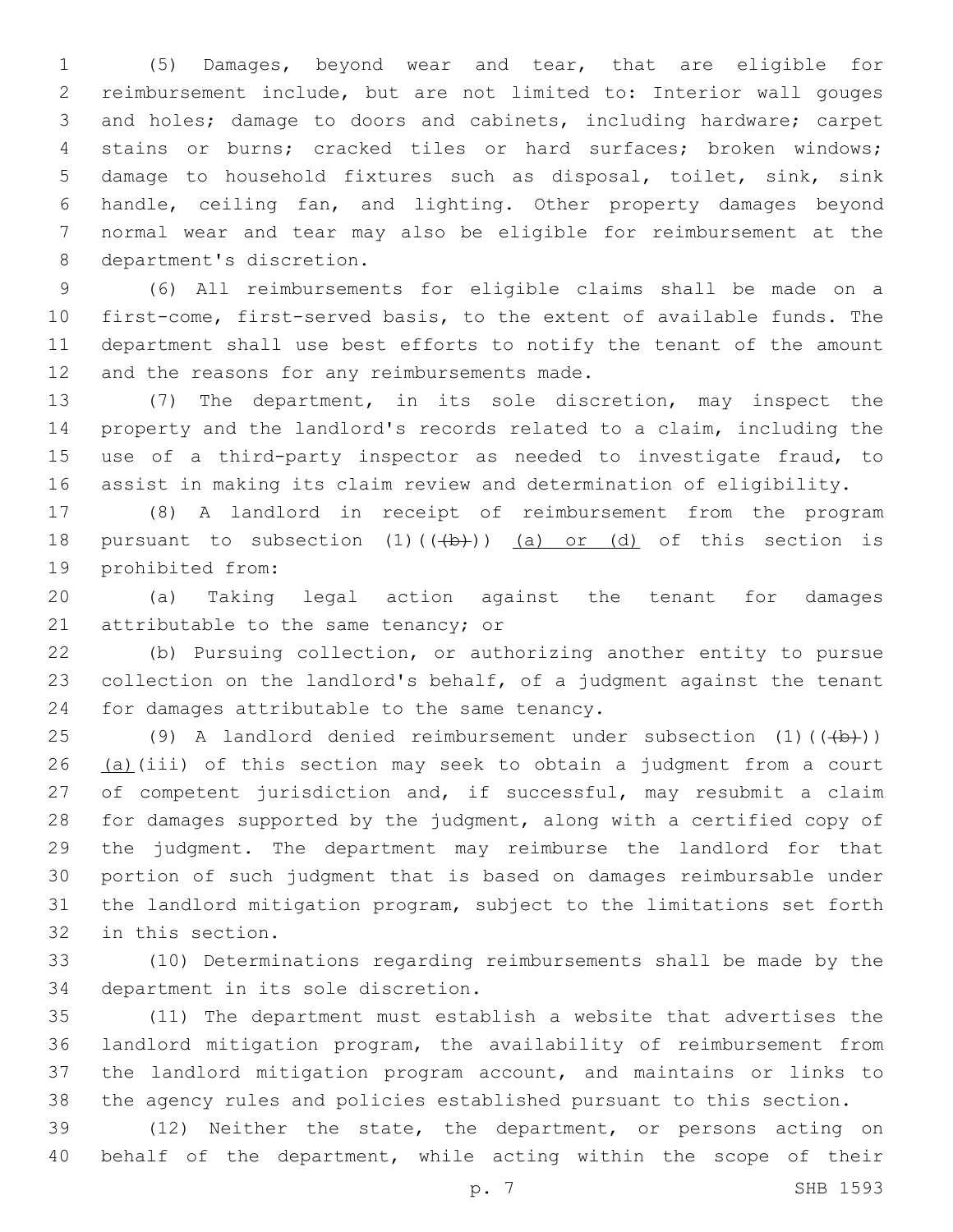employment or agency, is liable to any person for any loss, damage, harm, or other consequence resulting directly or indirectly from the department's administration of the landlord mitigation program or determinations under this section.4

 (13)(a) A report to the appropriate committees of the legislature on the effectiveness of the program and recommended modifications shall be submitted to the governor and the appropriate committees of the legislature by January 1, 2021. In preparing the report, the department shall convene and solicit input from a group of stakeholders to include representatives of large multifamily housing property owners or managers, small rental housing owners in both rural and urban markets, a representative of tenant advocates, and a 13 representative of the housing authorities.

 (b) The report shall include discussion of the effectiveness of the program as well as the department's recommendations to improve 16 the program, and shall include the following:

 (i) The number of total claims and total amount reimbursed to 18 landlords by the fund;

(ii) Any indices of fraud identified by the department;

 (iii) Any reports by the department regarding inspections 21 authorized by and conducted on behalf of the department;

 (iv) An outline of the process to obtain reimbursement for 23 improvements and for damages from the fund;

 (v) An outline of the process to obtain reimbursement for lost 25 rent due to the rental inspection and tenant screening process, 26 together with the total amount reimbursed for such damages;

 (vi) An evaluation of the feasibility for expanding the use of the mitigation fund to provide up to ninety-day no interest loans to landlords who have not received timely rental payments from a housing 30 authority that is administering section 8 rental assistance; and

 (vii) Any other modifications and recommendations made by stakeholders to improve the effectiveness and applicability of the 33 program.

34 (14) As used in this section:

 (a) "Housing subsidy program" means a housing voucher as established under 42 U.S.C. Sec. 1437 as of January 1, 2018, or other housing subsidy program including, but not limited to, valid short- term or long-term federal, state, or local government, private nonprofit, or other assistance program in which the tenant's rent is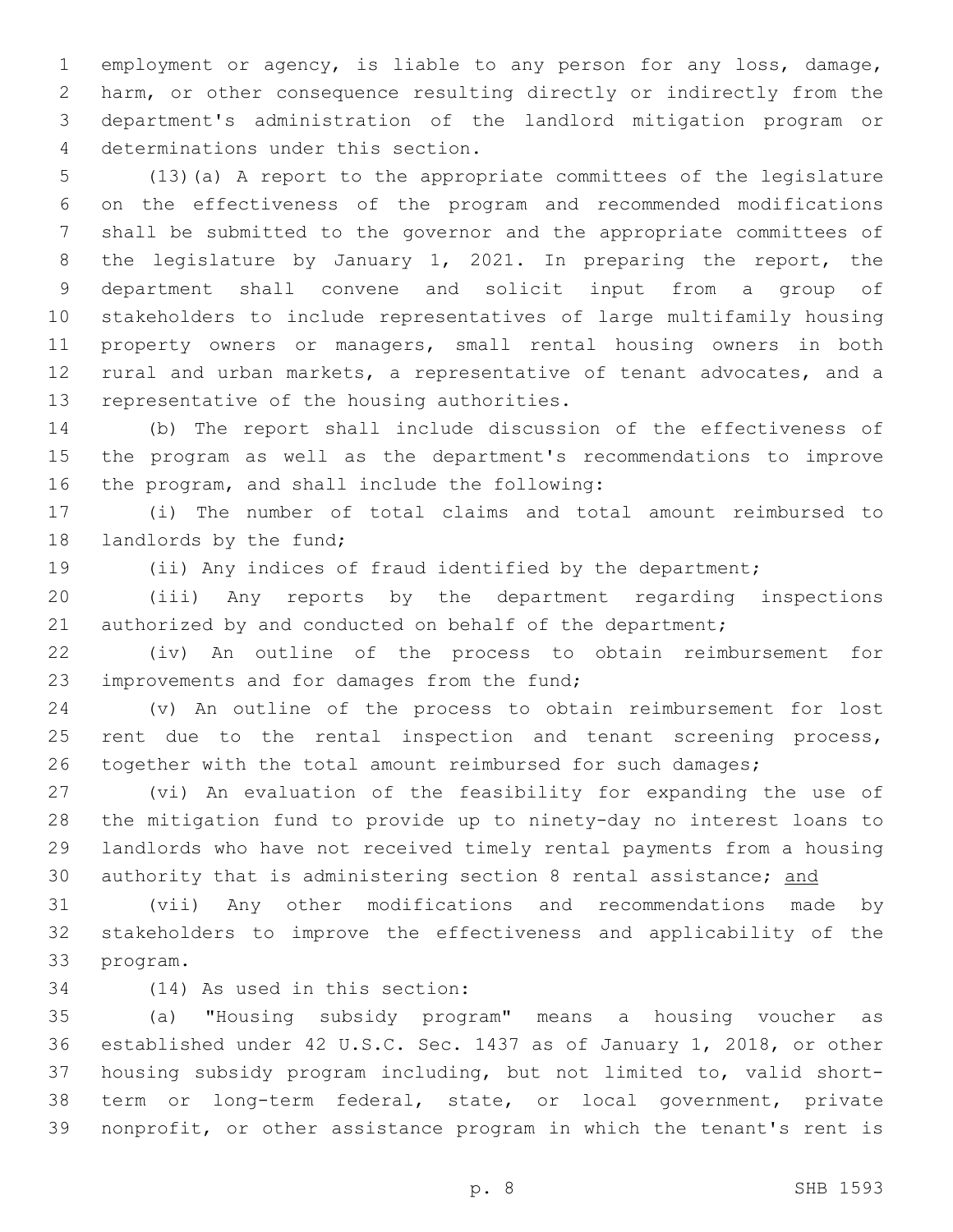paid either partially by the program and partially by the tenant, or completely by the program directly to the landlord;

 (b) "Low-income" means income that does not exceed eighty percent of the median income for the standard metropolitan statistical area 5 in which the ((private market)) rental unit is located; and

 (c) "Private market rental unit" means any unit available for rent that is owned by an individual, corporation, limited liability company, nonprofit housing provider, or other entity structure, but does not include housing acquired, or constructed by a public housing agency under 42 U.S.C. Sec. 1437 as it existed on January 1, 2018. This definition only applies to claims for mitigation under subsection (1)(a) of this section and does not exclude public housing agencies from making claims under subsection (1)(b), (c), or (d) of 14 this section.

 **Sec. 3.** RCW 59.18.280 and 2016 c 66 s 4 are each amended to read as follows:16

 (1) Within twenty-one days after the termination of the rental 18 agreement and vacation of the premises or, if the tenant abandons the premises as defined in RCW 59.18.310, within twenty-one days after the landlord learns of the abandonment, the landlord shall give a full and specific statement of the basis for retaining any of the deposit together with the payment of any refund due the tenant under 23 the terms and conditions of the rental agreement.

 (a) No portion of any deposit shall be withheld on account of 25 wear resulting from ordinary use of the premises.

 (b) The landlord complies with this section if the required 27 statement or payment, or both, are delivered to the tenant personally or deposited in the United States mail properly addressed to the tenant's last known address with first-class postage prepaid within 30 the twenty-one days.

 (2) If the landlord fails to give such statement together with any refund due the tenant within the time limits specified above he or she shall be liable to the tenant for the full amount of the deposit. The landlord is also barred in any action brought by the tenant to recover the deposit from asserting any claim or raising any defense for retaining any of the deposit unless the landlord shows that circumstances beyond the landlord's control prevented the landlord from providing the statement within the twenty-one days or that the tenant abandoned the premises as defined in RCW 59.18.310.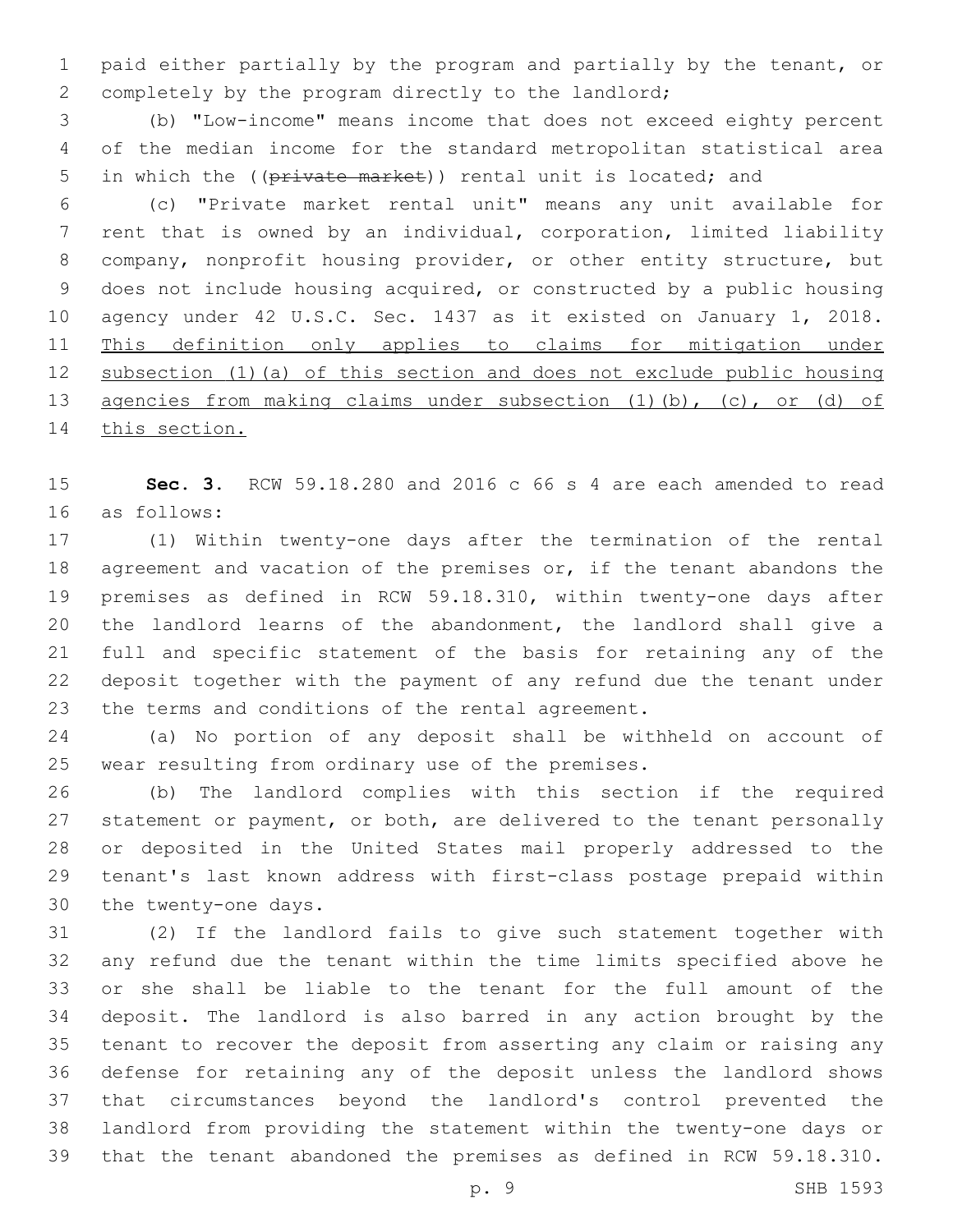The court may in its discretion award up to two times the amount of the deposit for the intentional refusal of the landlord to give the statement or refund due. In any action brought by the tenant to recover the deposit, the prevailing party shall additionally be entitled to the cost of suit or arbitration including a reasonable 6 attorneys' fee.

 (3) Nothing in this chapter shall preclude the landlord from proceeding against, and the landlord shall have the right to proceed against a tenant to recover sums exceeding the amount of the tenant's damage or security deposit for damage to the property for which the tenant is responsible together with reasonable attorneys' fees. However, if the landlord seeks reimbursement for damages from the landlord mitigation program pursuant to RCW 43.31.605(1)(d), the landlord is prohibited from retaining any portion of the tenant's 15 damage or security deposit or proceeding against the tenant who 16 terminates under RCW 59.18.575 to recover sums exceeding the amount 17 of the tenant's damage or security deposit for damage to the property.

 **Sec. 4.** RCW 59.18.575 and 2019 c 46 s 5042 are each amended to 20 read as follows:

 (1)(a) If a tenant notifies the landlord in writing that he or she or a household member was a victim of an act that constitutes a crime of domestic violence, sexual assault, unlawful harassment, or stalking, and either (a)(i) or (ii) of this subsection applies, then 25 subsection (2) of this section applies:

 (i) The tenant or the household member has a valid order for protection under one or more of the following: Chapter 7.90, 26.50, 26.26A, or 26.26B RCW or RCW 9A.46.040, 9A.46.050, 10.14.080, 29 10.99.040 (2) or (3), or 26.09.050; or

 (ii) The tenant or the household member has reported the domestic violence, sexual assault, unlawful harassment, or stalking to a qualified third party acting in his or her official capacity and the qualified third party has provided the tenant or the household member a written record of the report signed by the qualified third party.

 (b) When a copy of a valid order for protection or a written record of a report signed by a qualified third party, as required under (a) of this subsection, is made available to the landlord, the tenant may terminate the rental agreement and quit the premises without further obligation under the rental agreement or under this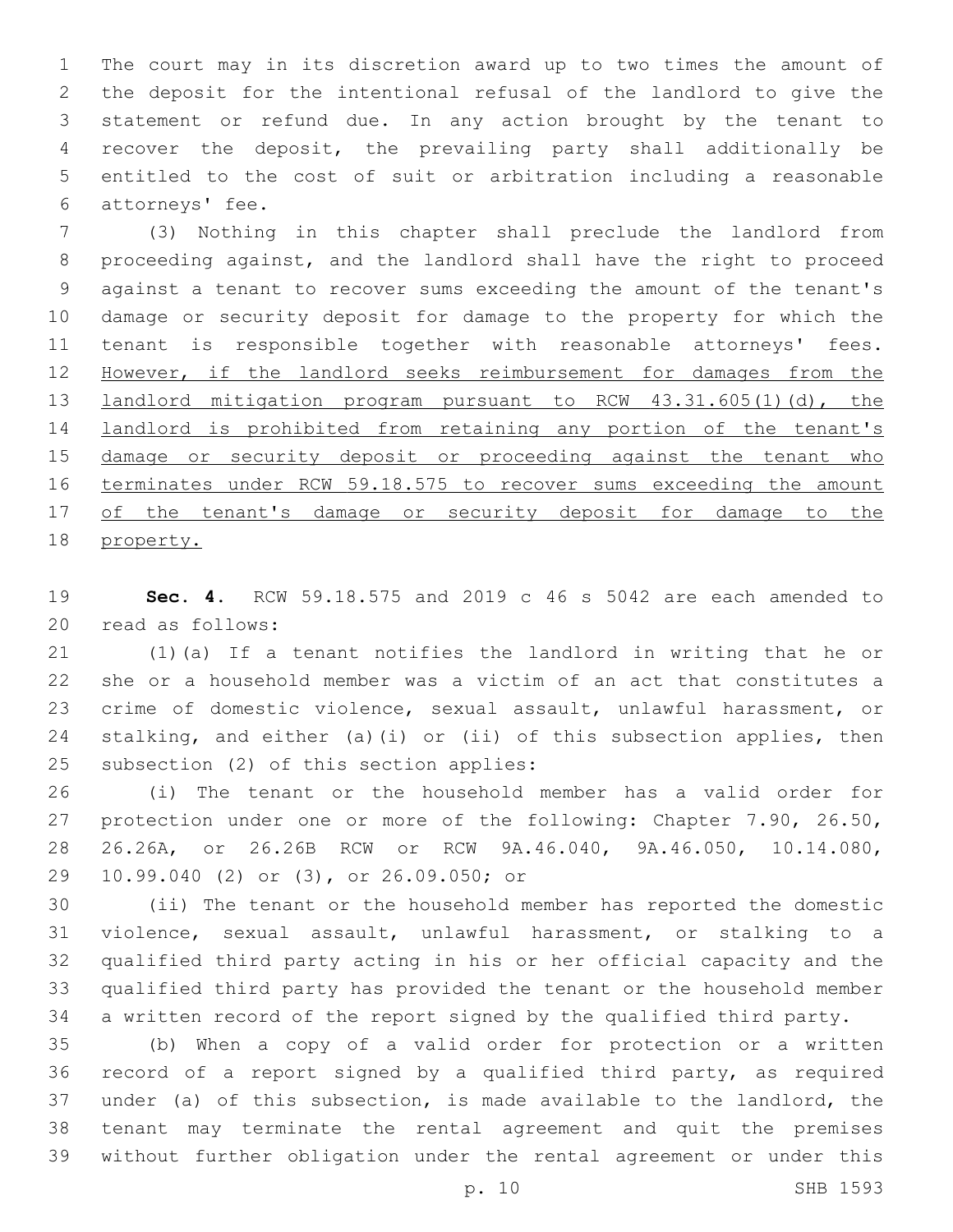chapter. However, the request to terminate the rental agreement must occur within ninety days of the reported act, event, or circumstance that gave rise to the protective order or report to a qualified third party. A record of the report to a qualified third party that is provided to the tenant or household member shall consist of a document signed and dated by the qualified third party stating: (i) That the tenant or the household member notified him or her that he or she was a victim of an act or acts that constitute a crime of domestic violence, sexual assault, unlawful harassment, or stalking; (ii) the time and date the act or acts occurred; (iii) the location where the act or acts occurred; (iv) a brief description of the act or acts of domestic violence, sexual assault, unlawful harassment, or stalking; and (v) that the tenant or household member informed him or her of the name of the alleged perpetrator of the act or acts. The record of the report provided to the tenant or household member shall not include the name of the alleged perpetrator of the act or acts of domestic violence, sexual assault, unlawful harassment, or stalking. The qualified third party shall keep a copy of the record of the report and shall note on the retained copy the name of the alleged perpetrator of the act or acts of domestic violence, sexual assault, unlawful harassment, or stalking. The record of the report to a qualified third party may be accomplished by completion of a form provided by the qualified third party, in substantially the following form:24

| 25 |                                                              |
|----|--------------------------------------------------------------|
| 26 | [Name of organization, agency, clinic, professional service] |
| 27 | provider]                                                    |
| 28 | I and/or my  (household member) am/is a victim               |
| 29 | of                                                           |
| 30 | domestic violence as defined by RCW                          |
| 31 | 26.50.010.                                                   |
| 32 | sexual assault as defined by RCW                             |
| 33 | 70.125.030.                                                  |
| 34 | stalking as defined by RCW 9A.46.110.                        |
| 35 | unlawful harassment as defined by RCW                        |
| 36 | 59.18.570.                                                   |
|    |                                                              |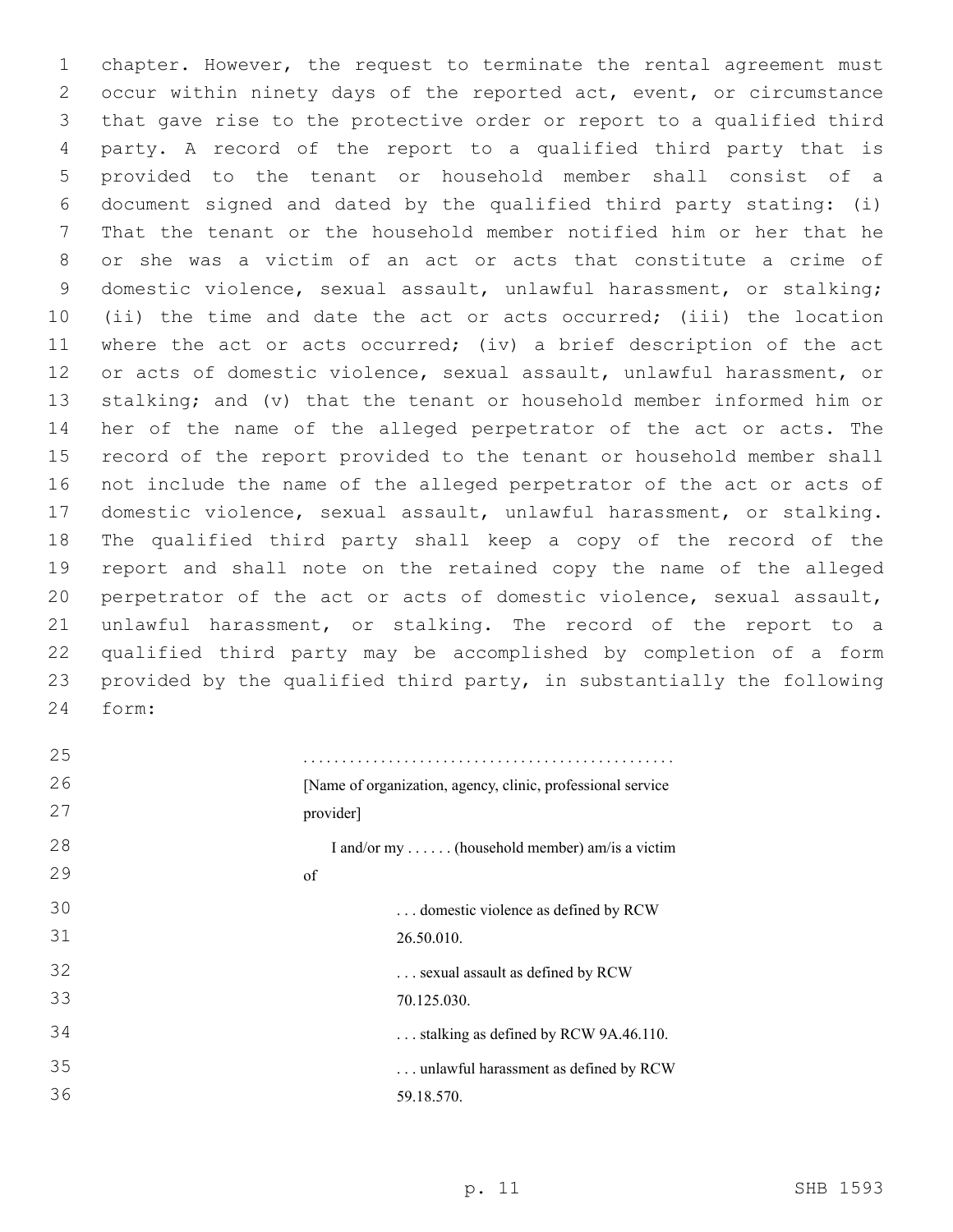| $\mathbf 1$  | Briefly describe the incident of domestic violence,                     |
|--------------|-------------------------------------------------------------------------|
| $\mathbf{2}$ | sexual assault, unlawful harassment, or stalking:                       |
| 3            |                                                                         |
| 4            | The incident(s) that I rely on in support of this                       |
| 5            | declaration occurred on the following date(s) and time(s)               |
| 6            | and at the following location(s): $\dots \dots \dots \dots \dots \dots$ |
| 7            | The incident $(s)$ that I rely on in support of this                    |
| 8            | declaration were committed by the following person(s):                  |
| 9            |                                                                         |
| 10           | I state under penalty of perjury under the laws of the                  |
| 11           | state of Washington that the foregoing is true and correct.             |
| 12           | Dated at (city), Washington, this day                                   |
| 13           | of (year)                                                               |
| 14           |                                                                         |
| 15           | Signature of Tenant or                                                  |
| 16           | Household Member                                                        |
| 17           | I verify that I have provided to the person whose                       |
| 18           | signature appears above the statutes cited in RCW                       |
| 19           | 59.18.575 and that the individual was a victim of an act that           |
| 20           | constitutes a crime of domestic violence, sexual assault,               |
| 21           | unlawful harassment, or stalking, and that the individual               |
| 22           | informed me of the name of the alleged perpetrator of the               |
| 23           | act. I further verify that I have informed the person whose             |
| 24           | signature appears above that information about the landlord             |
| 25           | mitigation program can be found on the website established              |
| 26           | pursuant to RCW 43.31.605(11), including the form                       |
| 27           | developed pursuant to RCW $43.31.605(1)(d)(iv)$ .                       |
| 28           | Dated this $\dots$ day of $\dots$ , $\dots$ (year)                      |
| 29           |                                                                         |
| 30           | Signature of authorized                                                 |
| 31           | officer/employee of                                                     |
| 32           | (Organization, agency, clinic,                                          |
| 33           | professional service provider)                                          |
| 34           | A tenant who terminates a rental<br>$(2)$ $(a)$<br>agreeme              |
| 35           | section is discharged from the payment of rent f                        |

ent under this section is discharged from the payment of rent for any period following the last day of the month of the quitting date. The tenant shall remain liable for the rent for the month in which he or she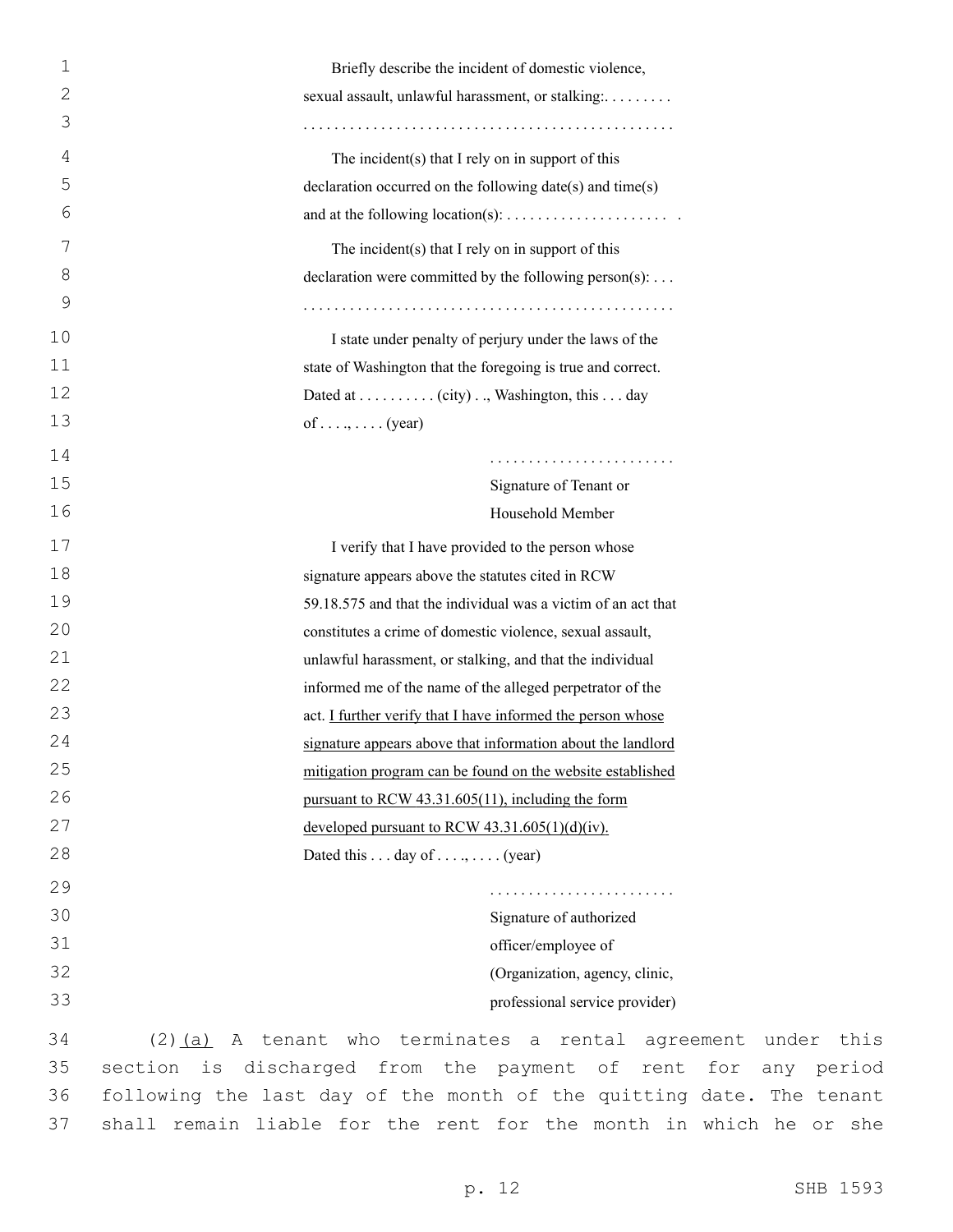terminated the rental agreement unless the termination is in accordance with RCW 59.18.200(1).2

 (b)(i) Notwithstanding lease provisions that allow for forfeiture of a deposit for early termination, a tenant who terminates under this section is entitled to the return of the full deposit, subject to RCW 59.18.020 and 59.18.280.6

 (ii) If the landlord seeks reimbursement for damages from the **landlord mitigation program pursuant to RCW 43.31.605(1)(d), the** 9 landlord is prohibited from retaining any portion of the tenant's damage or security deposit or proceeding against the tenant who terminates under this section to recover sums exceeding the amount of 12 the tenant's damage or security deposit for damage to the property.

13 (c) Other tenants who are parties to the rental agreement, except household members who are the victims of sexual assault, stalking, unlawful harassment, or domestic violence, are not released from their obligations under the rental agreement or other obligations 17 under this chapter.

 (3)(a) Notwithstanding any other provision under this section, if a tenant or a household member is a victim of sexual assault, stalking, or unlawful harassment by a landlord, the tenant may terminate the rental agreement and quit the premises without further obligation under the rental agreement or under this chapter prior to making a copy of a valid order for protection or a written record of a report signed by a qualified third party available to the landlord, 25 provided that:

 (i) The tenant must deliver a copy of a valid order for protection or written record of a report signed by a qualified third party to the landlord by mail, fax, or personal delivery by a third party within seven days of quitting the tenant's dwelling unit; and

 (ii) A written record of a report signed by the qualified third party must be substantially in the form specified under subsection (1)(b) of this section. The record of the report provided to the landlord must not include the name of the alleged perpetrator of the act. On written request by the landlord, the qualified third party shall, within seven days, provide the name of the alleged perpetrator of the act to the landlord only if the alleged perpetrator was a person meeting the definition of the term "landlord" under RCW 59.18.570.38

 (b) A tenant who terminates his or her rental agreement under this subsection is discharged from the payment of rent for any period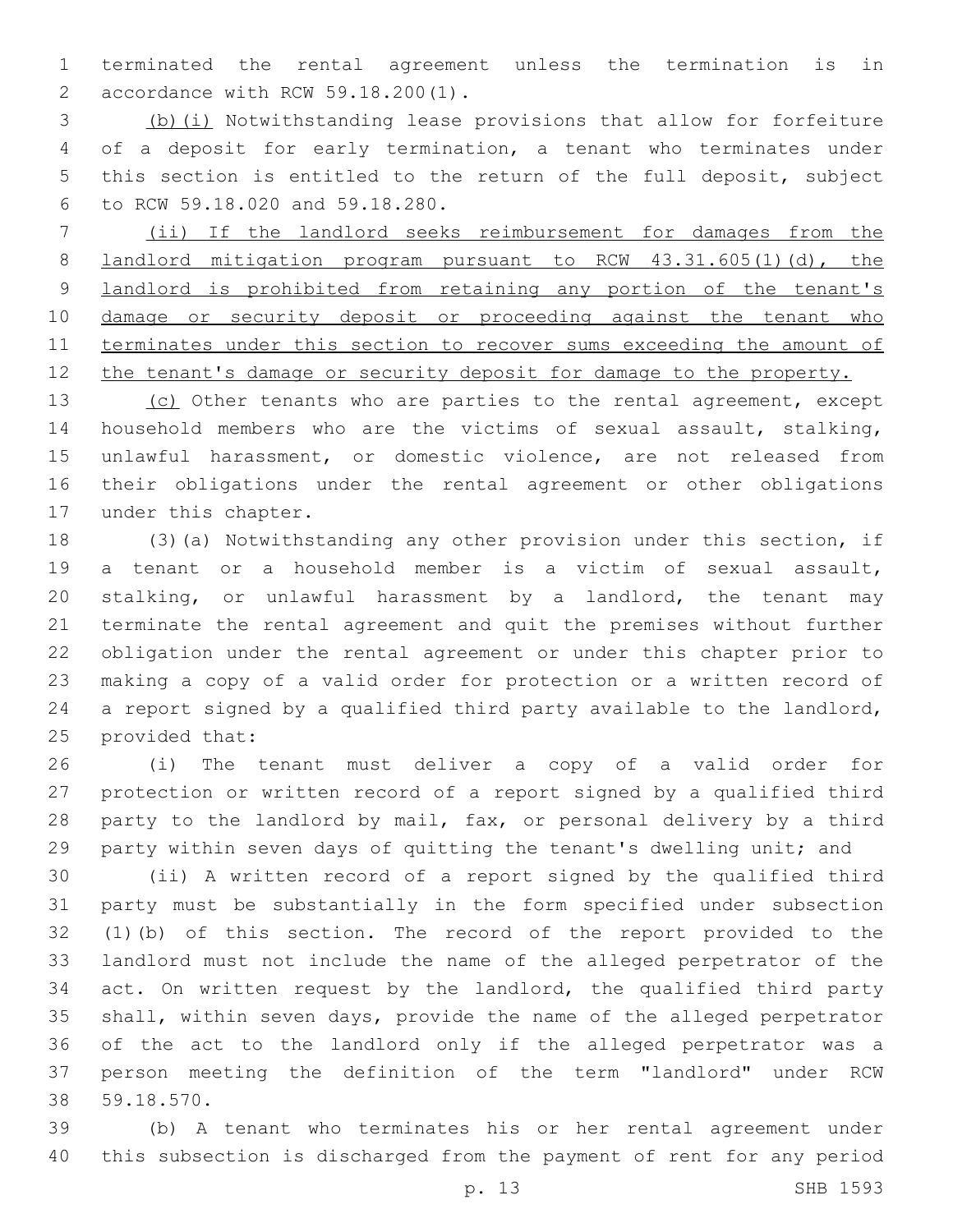following the latter of: (i) The date the tenant vacates the unit; or (ii) the date the record of the report of the qualified third party and the written notice that the tenant has vacated are delivered to the landlord by mail, fax, or personal delivery by a third party. The tenant is entitled to a pro rata refund of any prepaid rent and must receive a full and specific statement of the basis for retaining any of the deposit together with any refund due in accordance with RCW 59.18.280.8

 (4) If a tenant or a household member is a victim of sexual assault, stalking, or unlawful harassment by a landlord, the tenant may change or add locks to the tenant's dwelling unit at the tenant's expense. If a tenant exercises his or her rights to change or add 13 locks, the following rules apply:

 (a) Within seven days of changing or adding locks, the tenant must deliver to the landlord by mail, fax, or personal delivery by a third party: (i) Written notice that the tenant has changed or added locks; and (ii) a copy of a valid order for protection or a written record of a report signed by a qualified third party. A written record of a report signed by a qualified third party must be substantially in the form specified under subsection (1)(b) of this section. The record of the report provided to the landlord must not include the name of the alleged perpetrator of the act. On written request by the landlord, the qualified third party shall, within seven days, provide the name of the alleged perpetrator to the landlord only if the alleged perpetrator was a person meeting the definition of the term "landlord" under RCW 59.18.570.

 (b) After the tenant provides notice to the landlord that the tenant has changed or added locks, the tenant's rental agreement shall terminate on the ninetieth day after providing such notice, 30 unless:

 (i) Within sixty days of providing notice that the tenant has changed or added locks, the tenant notifies the landlord in writing that the tenant does not wish to terminate his or her rental agreement. If the perpetrator has been identified by the qualified third party and is no longer an employee or agent of the landlord or owner and does not reside at the property, the tenant shall provide the owner or owner's designated agent with a copy of the key to the new locks at the same time as providing notice that the tenant does not wish to terminate his or her rental agreement. A tenant who has a valid protection, antiharassment, or other protective order against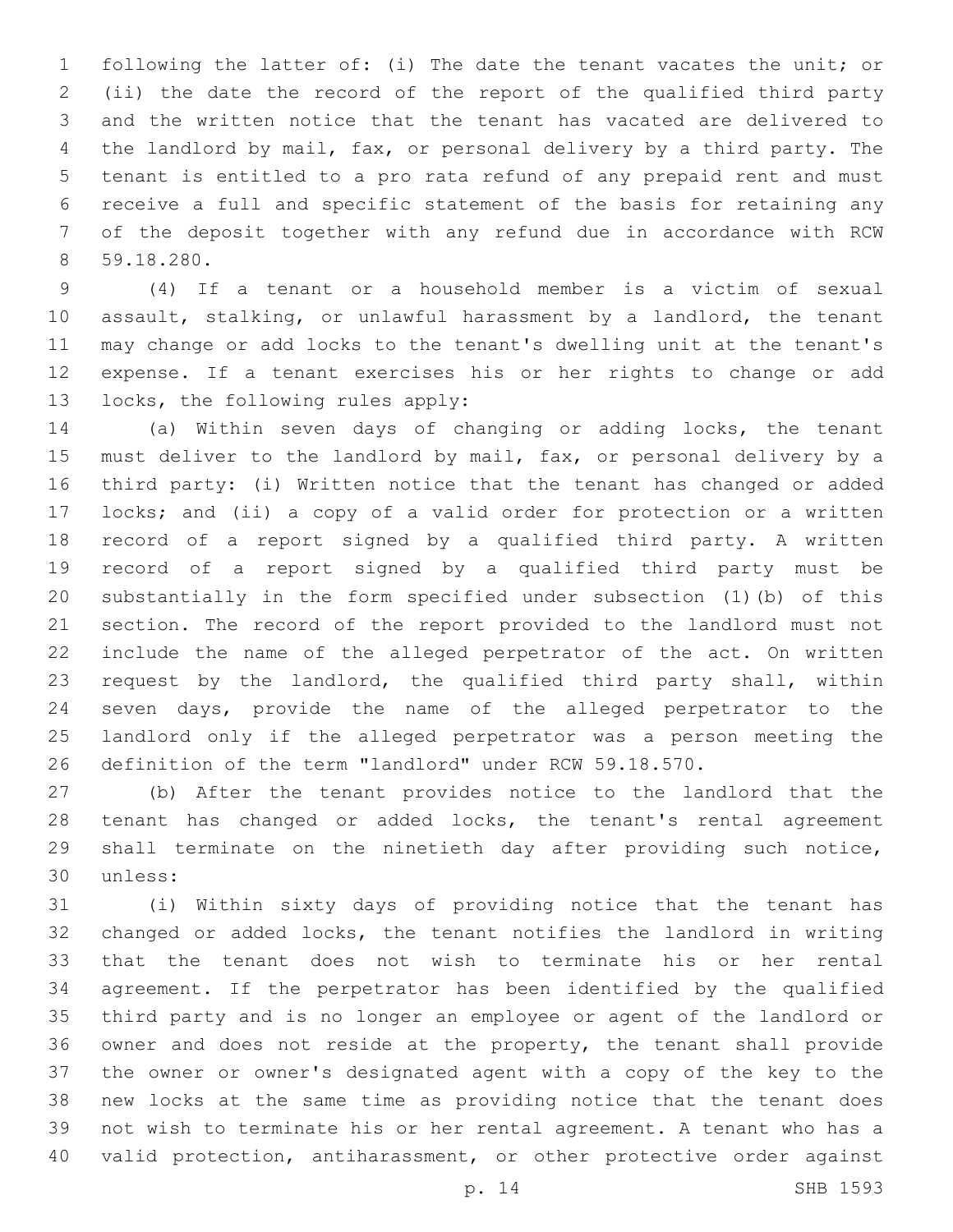the owner of the premises or against an employee or agent of the landlord or owner is not required to provide a key to the new locks until the protective order expires or the tenant vacates; or

 (ii) The tenant exercises his or her rights to terminate the rental agreement under subsection (3) of this section within sixty days of providing notice that the tenant has changed or added locks.

 (c) After a landlord receives notice that a tenant has changed or added locks to his or her dwelling unit under (a) of this subsection, the landlord may not enter the tenant's dwelling unit except as follows:10

 (i) In the case of an emergency, the landlord may enter the unit if accompanied by a law enforcement or fire official acting in his or her official capacity. If the landlord reasonably concludes that the circumstances require immediate entry into the unit, the landlord may, after notifying emergency services, use such force as necessary 16 to enter the unit if the tenant is not present; or

 (ii) The landlord complies with the requirements of RCW 59.18.150 and clearly specifies in writing the time and date that the landlord intends to enter the unit and the purpose for entering the unit. The tenant must make arrangements to permit access by the landlord.

 (d) The exercise of rights to change or add locks under this subsection does not discharge the tenant from the payment of rent until the rental agreement is terminated and the tenant vacates the 24 unit.

 (e) The tenant may not change any locks to common areas and must make keys for new locks available to other household members.

 (f) Upon vacating the dwelling unit, the tenant must deliver the key and all copies of the key to the landlord by mail or personal 29 delivery by a third party.

 (5) A tenant's remedies under this section do not preempt any 31 other legal remedy available to the tenant.

 (6) The provision of verification of a report under subsection (1)(b) of this section does not waive the confidential or privileged nature of the communication between a victim of domestic violence, sexual assault, or stalking with a qualified third party pursuant to RCW 5.60.060, 70.123.075, or 70.125.065. No record or evidence obtained from such disclosure may be used in any civil, administrative, or criminal proceeding against the victim unless a written waiver of applicable evidentiary privilege is obtained, except that the verification itself, and no other privileged

p. 15 SHB 1593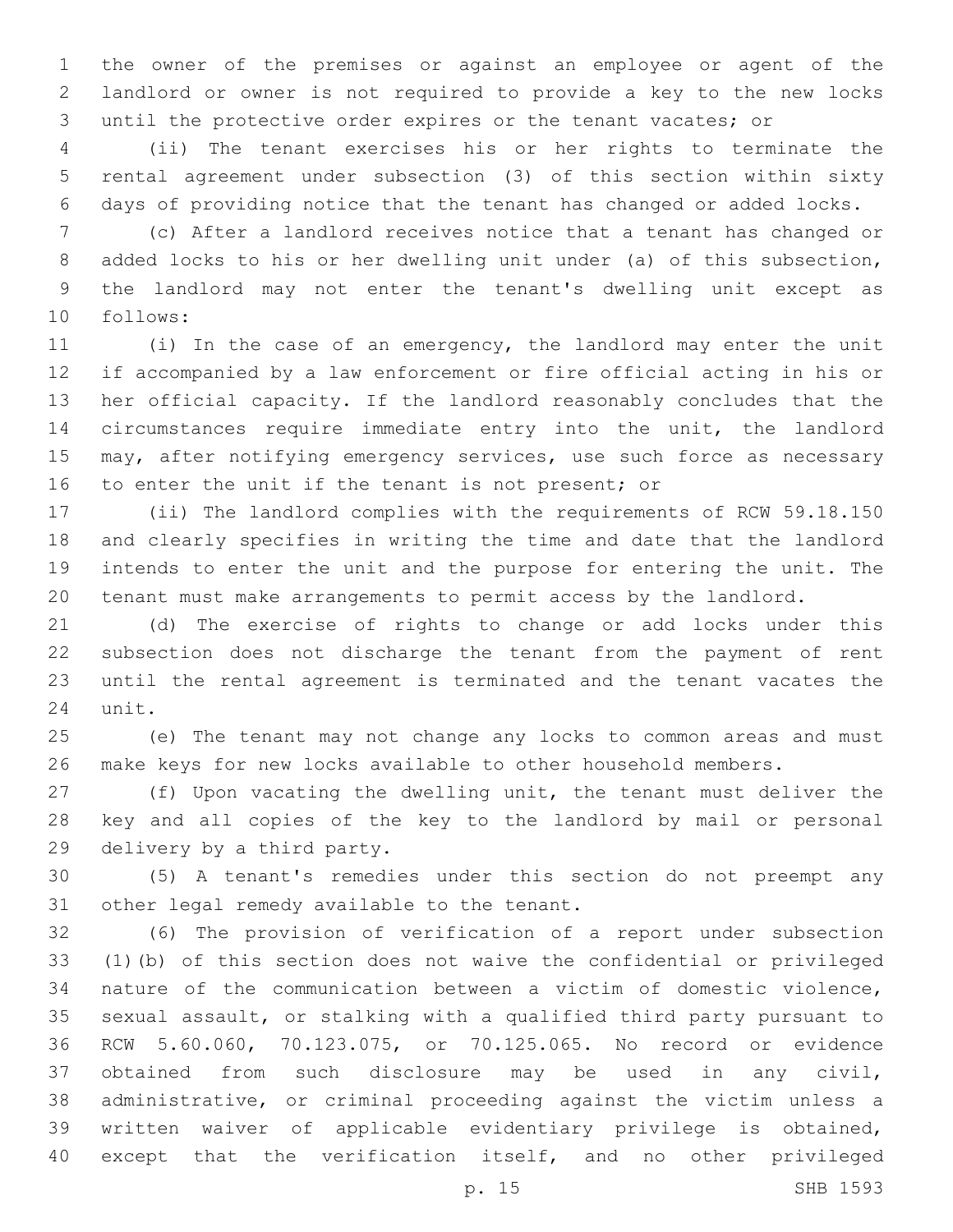information, under subsection (1)(b) of this section may be used in 2 civil proceedings brought under this section.

 **Sec. 5.** RCW 59.18.575 and 2021 c 215 s 155 are each amended to 4 read as follows:

 (1)(a) If a tenant notifies the landlord in writing that he or she or a household member was a victim of an act that constitutes a crime of domestic violence, sexual assault, unlawful harassment, or stalking, and either (a)(i) or (ii) of this subsection applies, then 9 subsection (2) of this section applies:

 (i) The tenant or the household member has a domestic violence protection order, sexual assault protection order, stalking protection order, or antiharassment protection order under chapter 7.105 RCW, or a valid order for protection under one or more of the following: Chapter 26.26A or 26.26B RCW, or any of the former chapters 7.90 and 26.50 RCW, or RCW 9A.46.040, 9A.46.050, 10.99.040 (2) or (3), or 26.09.050, or former RCW 10.14.080; or

 (ii) The tenant or the household member has reported the domestic violence, sexual assault, unlawful harassment, or stalking to a qualified third party acting in his or her official capacity and the qualified third party has provided the tenant or the household member a written record of the report signed by the qualified third party.

 (b) When a copy of a valid order for protection or a written record of a report signed by a qualified third party, as required under (a) of this subsection, is made available to the landlord, the tenant may terminate the rental agreement and quit the premises without further obligation under the rental agreement or under this chapter. However, the request to terminate the rental agreement must occur within ninety days of the reported act, event, or circumstance that gave rise to the protective order or report to a qualified third party. A record of the report to a qualified third party that is provided to the tenant or household member shall consist of a document signed and dated by the qualified third party stating: (i) That the tenant or the household member notified him or her that he or she was a victim of an act or acts that constitute a crime of domestic violence, sexual assault, unlawful harassment, or stalking; (ii) the time and date the act or acts occurred; (iii) the location where the act or acts occurred; (iv) a brief description of the act or acts of domestic violence, sexual assault, unlawful harassment, or stalking; and (v) that the tenant or household member informed him or

p. 16 SHB 1593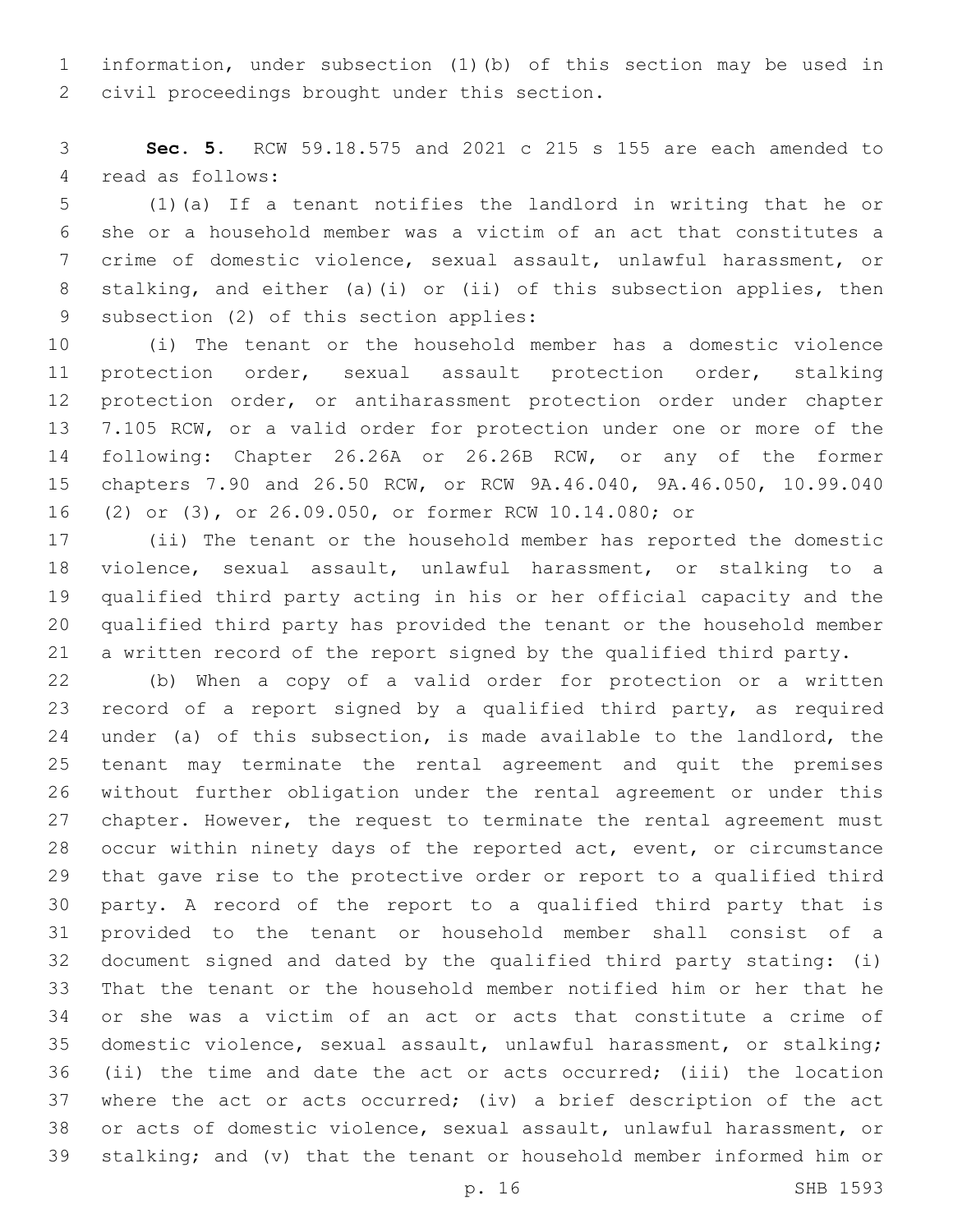her of the name of the alleged perpetrator of the act or acts. The record of the report provided to the tenant or household member shall not include the name of the alleged perpetrator of the act or acts of domestic violence, sexual assault, unlawful harassment, or stalking. The qualified third party shall keep a copy of the record of the report and shall note on the retained copy the name of the alleged perpetrator of the act or acts of domestic violence, sexual assault, unlawful harassment, or stalking. The record of the report to a qualified third party may be accomplished by completion of a form provided by the qualified third party, in substantially the following form:11

| 12 |                                                             |
|----|-------------------------------------------------------------|
| 13 | [Name of organization, agency, clinic, professional service |
| 14 | provider]                                                   |
| 15 | I and/or my  (household member) am/is a victim              |
| 16 | of                                                          |
| 17 | domestic violence as defined by RCW                         |
| 18 | 7.105.010.                                                  |
| 19 | sexual assault as defined by RCW                            |
| 20 | 70.125.030.                                                 |
| 21 | stalking as defined by RCW 9A.46.110.                       |
| 22 | unlawful harassment as defined by RCW                       |
| 23 | 59.18.570.                                                  |
| 24 | Briefly describe the incident of domestic violence,         |
| 25 | sexual assault, unlawful harassment, or stalking:           |
| 26 |                                                             |
| 27 | The incident(s) that I rely on in support of this           |
| 28 | declaration occurred on the following date(s) and time(s)   |
| 29 |                                                             |
| 30 | The incident(s) that I rely on in support of this           |
| 31 | declaration were committed by the following person(s):      |
| 32 |                                                             |
| 33 | I state under penalty of perjury under the laws of the      |
| 34 | state of Washington that the foregoing is true and correct. |
| 35 | Dated at (city), Washington, this day                       |
| 36 | of (year)                                                   |
|    |                                                             |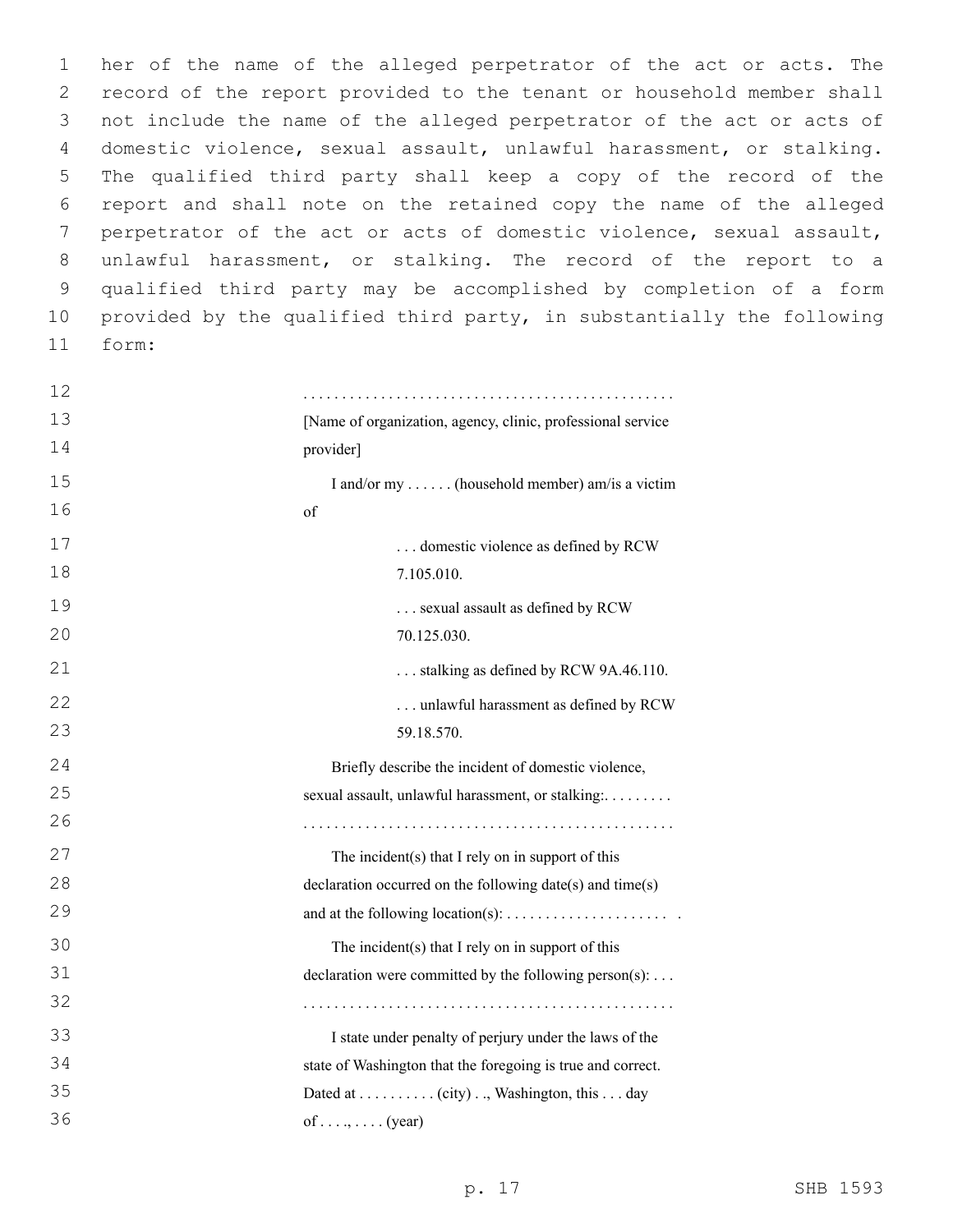| 1  |                                                               |
|----|---------------------------------------------------------------|
| 2  | Signature of Tenant or                                        |
| 3  | Household Member                                              |
| 4  | I verify that I have provided to the person whose             |
| 5  | signature appears above the statutes cited in RCW             |
| 6  | 59.18.575 and that the individual was a victim of an act that |
| 7  | constitutes a crime of domestic violence, sexual assault,     |
| 8  | unlawful harassment, or stalking, and that the individual     |
| 9  | informed me of the name of the alleged perpetrator of the     |
| 10 | act. I further verify that I have informed the person whose   |
| 11 | signature appears above that information about the landlord   |
| 12 | mitigation program can be found on the website established    |
| 13 | pursuant to RCW 43.31.605(11), including the form             |
| 14 | developed pursuant to RCW $43.31.605(1)(d)(iv)$ .             |
| 15 | Dated this $\dots$ day of $\dots$ , $\dots$ (year)            |
| 16 |                                                               |
| 17 | Signature of authorized                                       |
| 18 | officer/employee of                                           |
| 19 | (Organization, agency, clinic,                                |
| 20 | professional service provider)                                |
|    |                                                               |

 (2)(a) A tenant who terminates a rental agreement under this section is discharged from the payment of rent for any period following the last day of the month of the quitting date. The tenant shall remain liable for the rent for the month in which he or she terminated the rental agreement unless the termination is in 26 accordance with RCW 59.18.200(1).

27 (b)(i) Notwithstanding lease provisions that allow for forfeiture 28 of a deposit for early termination, a tenant who terminates under 29 this section is entitled to the return of the full deposit, subject 30 to RCW 59.18.020 and 59.18.280.

31 (ii) If the landlord seeks reimbursement for damages from the 32 landlord mitigation program pursuant to RCW 43.31.605(1)(d), the 33 landlord is prohibited from retaining any portion of the tenant's 34 damage or security deposit or proceeding against the tenant who 35 terminates under this section to recover sums exceeding the amount of 36 the tenant's damage or security deposit for damage to the property.

37 (c) Other tenants who are parties to the rental agreement, except 38 household members who are the victims of sexual assault, stalking, 39 unlawful harassment, or domestic violence, are not released from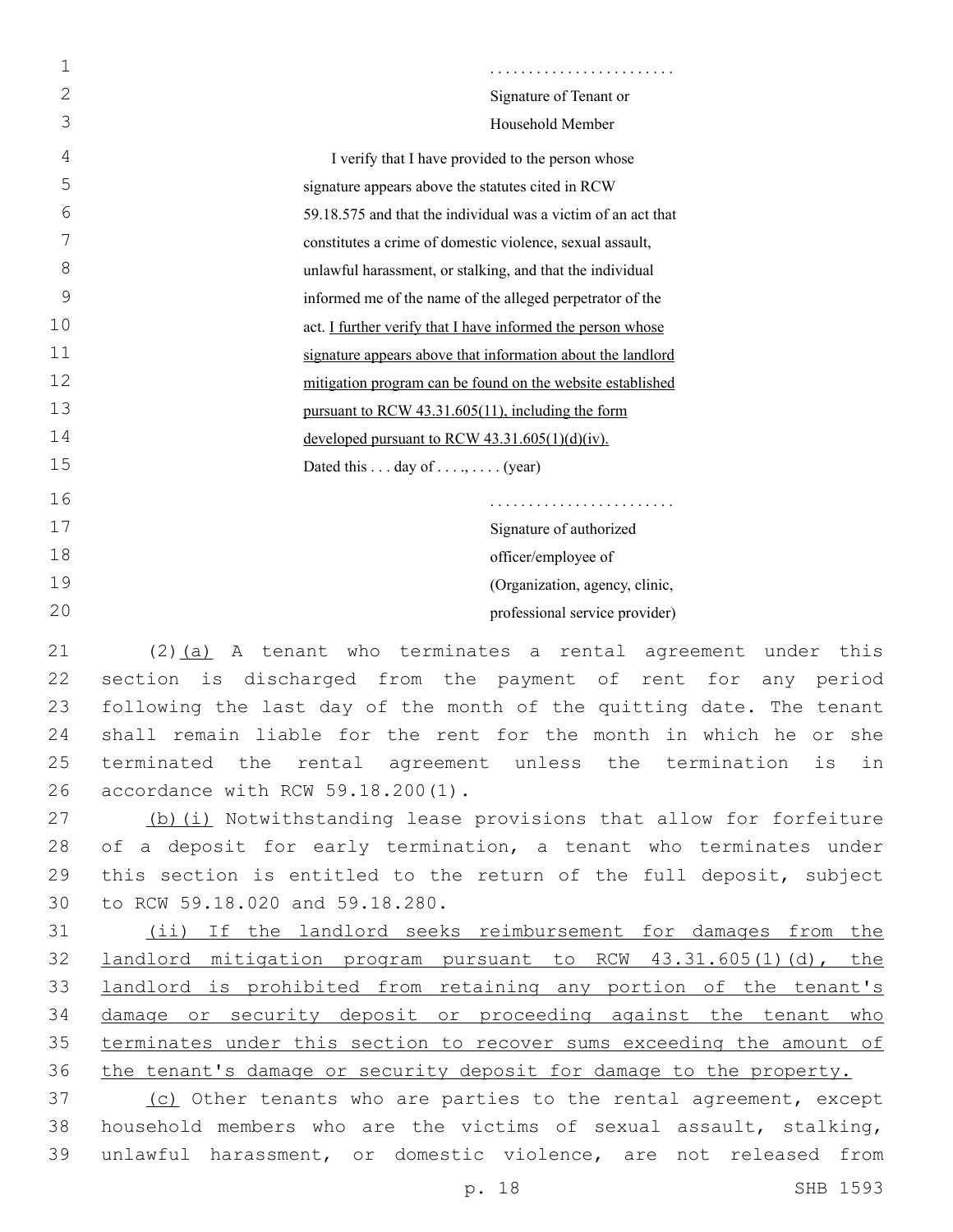their obligations under the rental agreement or other obligations 2 under this chapter.

 (3)(a) Notwithstanding any other provision under this section, if a tenant or a household member is a victim of sexual assault, stalking, or unlawful harassment by a landlord, the tenant may terminate the rental agreement and quit the premises without further obligation under the rental agreement or under this chapter prior to making a copy of a valid order for protection or a written record of a report signed by a qualified third party available to the landlord, 10 provided that:

 (i) The tenant must deliver a copy of a valid order for protection or written record of a report signed by a qualified third party to the landlord by mail, fax, or personal delivery by a third 14 party within seven days of quitting the tenant's dwelling unit; and

 (ii) A written record of a report signed by the qualified third party must be substantially in the form specified under subsection (1)(b) of this section. The record of the report provided to the landlord must not include the name of the alleged perpetrator of the act. On written request by the landlord, the qualified third party shall, within seven days, provide the name of the alleged perpetrator of the act to the landlord only if the alleged perpetrator was a person meeting the definition of the term "landlord" under RCW 59.18.570.23

 (b) A tenant who terminates his or her rental agreement under this subsection is discharged from the payment of rent for any period following the latter of: (i) The date the tenant vacates the unit; or (ii) the date the record of the report of the qualified third party and the written notice that the tenant has vacated are delivered to the landlord by mail, fax, or personal delivery by a third party. The tenant is entitled to a pro rata refund of any prepaid rent and must receive a full and specific statement of the basis for retaining any of the deposit together with any refund due in accordance with RCW 59.18.280.33

 (4) If a tenant or a household member is a victim of sexual assault, stalking, or unlawful harassment by a landlord, the tenant may change or add locks to the tenant's dwelling unit at the tenant's expense. If a tenant exercises his or her rights to change or add 38 locks, the following rules apply:

 (a) Within seven days of changing or adding locks, the tenant must deliver to the landlord by mail, fax, or personal delivery by a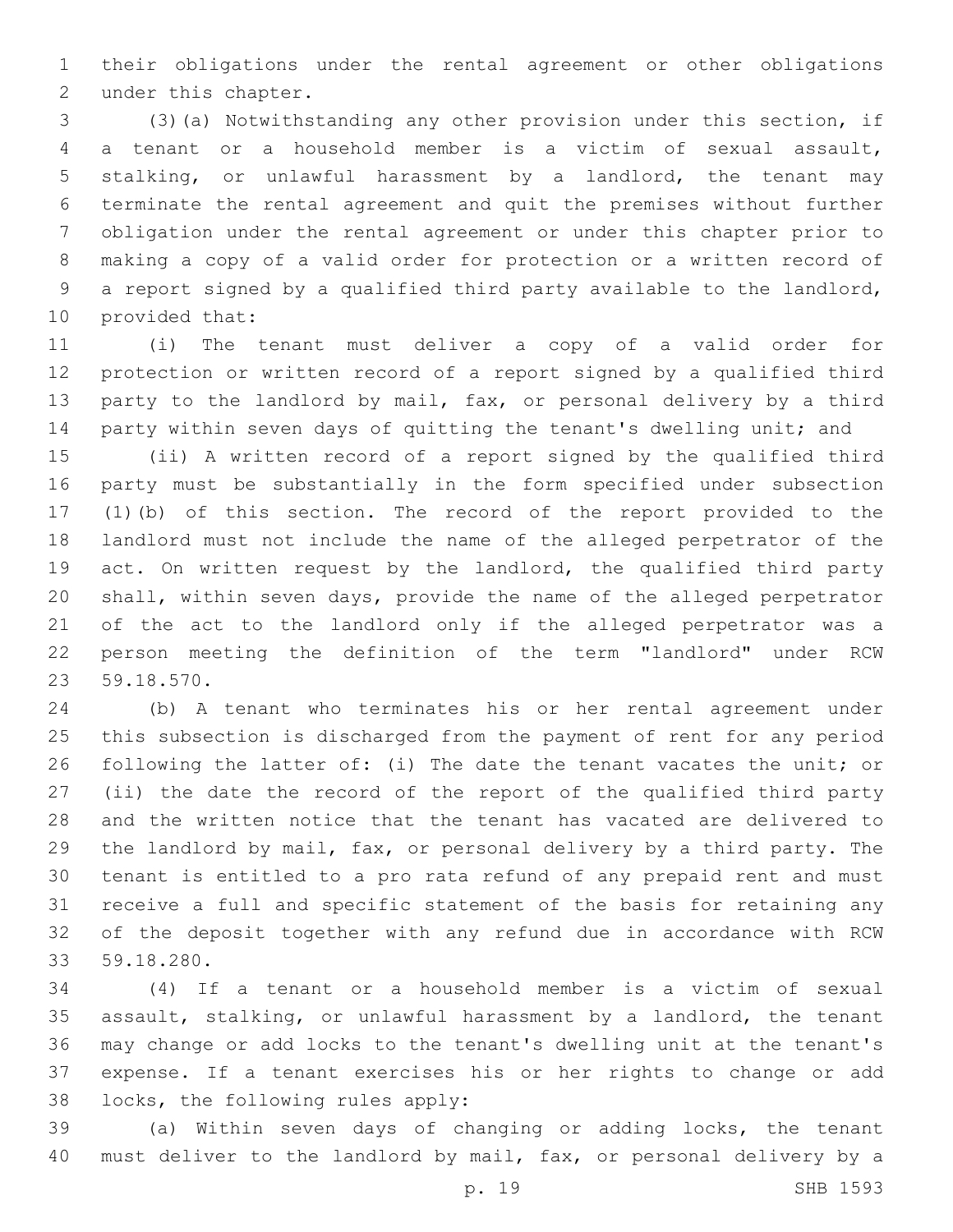third party: (i) Written notice that the tenant has changed or added locks; and (ii) a copy of a valid order for protection or a written record of a report signed by a qualified third party. A written record of a report signed by a qualified third party must be substantially in the form specified under subsection (1)(b) of this section. The record of the report provided to the landlord must not include the name of the alleged perpetrator of the act. On written request by the landlord, the qualified third party shall, within seven days, provide the name of the alleged perpetrator to the landlord only if the alleged perpetrator was a person meeting the definition of the term "landlord" under RCW 59.18.570.

 (b) After the tenant provides notice to the landlord that the tenant has changed or added locks, the tenant's rental agreement shall terminate on the ninetieth day after providing such notice, 15 unless:

 (i) Within sixty days of providing notice that the tenant has changed or added locks, the tenant notifies the landlord in writing that the tenant does not wish to terminate his or her rental agreement. If the perpetrator has been identified by the qualified third party and is no longer an employee or agent of the landlord or owner and does not reside at the property, the tenant shall provide the owner or owner's designated agent with a copy of the key to the new locks at the same time as providing notice that the tenant does not wish to terminate his or her rental agreement. A tenant who has a valid protection, antiharassment, or other protective order against the owner of the premises or against an employee or agent of the landlord or owner is not required to provide a key to the new locks 28 until the protective order expires or the tenant vacates; or

 (ii) The tenant exercises his or her rights to terminate the rental agreement under subsection (3) of this section within sixty days of providing notice that the tenant has changed or added locks.

 (c) After a landlord receives notice that a tenant has changed or added locks to his or her dwelling unit under (a) of this subsection, the landlord may not enter the tenant's dwelling unit except as 35 follows:

 (i) In the case of an emergency, the landlord may enter the unit if accompanied by a law enforcement or fire official acting in his or her official capacity. If the landlord reasonably concludes that the circumstances require immediate entry into the unit, the landlord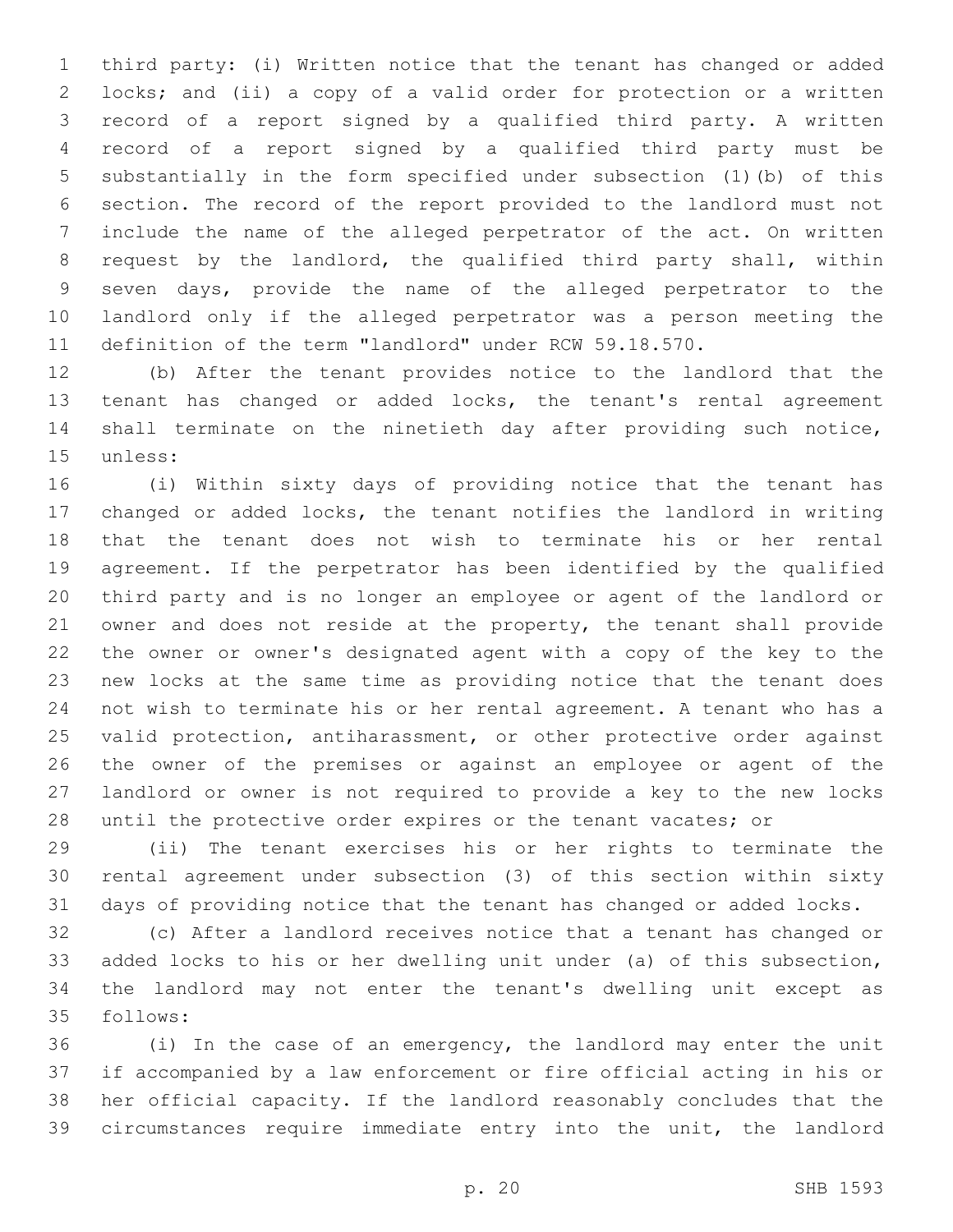may, after notifying emergency services, use such force as necessary 2 to enter the unit if the tenant is not present; or

 (ii) The landlord complies with the requirements of RCW 59.18.150 and clearly specifies in writing the time and date that the landlord intends to enter the unit and the purpose for entering the unit. The tenant must make arrangements to permit access by the landlord.

 (d) The exercise of rights to change or add locks under this subsection does not discharge the tenant from the payment of rent until the rental agreement is terminated and the tenant vacates the 10 unit.

 (e) The tenant may not change any locks to common areas and must make keys for new locks available to other household members.

 (f) Upon vacating the dwelling unit, the tenant must deliver the key and all copies of the key to the landlord by mail or personal 15 delivery by a third party.

 (5) A tenant's remedies under this section do not preempt any 17 other legal remedy available to the tenant.

 (6) The provision of verification of a report under subsection (1)(b) of this section does not waive the confidential or privileged nature of the communication between a victim of domestic violence, sexual assault, or stalking with a qualified third party pursuant to RCW 5.60.060, 70.123.075, or 70.125.065. No record or evidence obtained from such disclosure may be used in any civil, administrative, or criminal proceeding against the victim unless a written waiver of applicable evidentiary privilege is obtained, except that the verification itself, and no other privileged information, under subsection (1)(b) of this section may be used in 28 civil proceedings brought under this section.

 **Sec. 6.** RCW 43.31.615 and 2021 c 115 s 6 are each amended to 30 read as follows:

 (1) The landlord mitigation program account is created in the custody of the state treasury. All transfers and appropriations by the legislature, repayments, private contributions, and all other sources must be deposited into the account. Expenditures from the account may only be used for the landlord mitigation program under this chapter to reimburse landlords for eligible claims related to private market rental units during the time of their rental to low- income tenants using housing subsidy programs as defined in RCW 43.31.605, for any unpaid judgment issued within an unlawful detainer

p. 21 SHB 1593